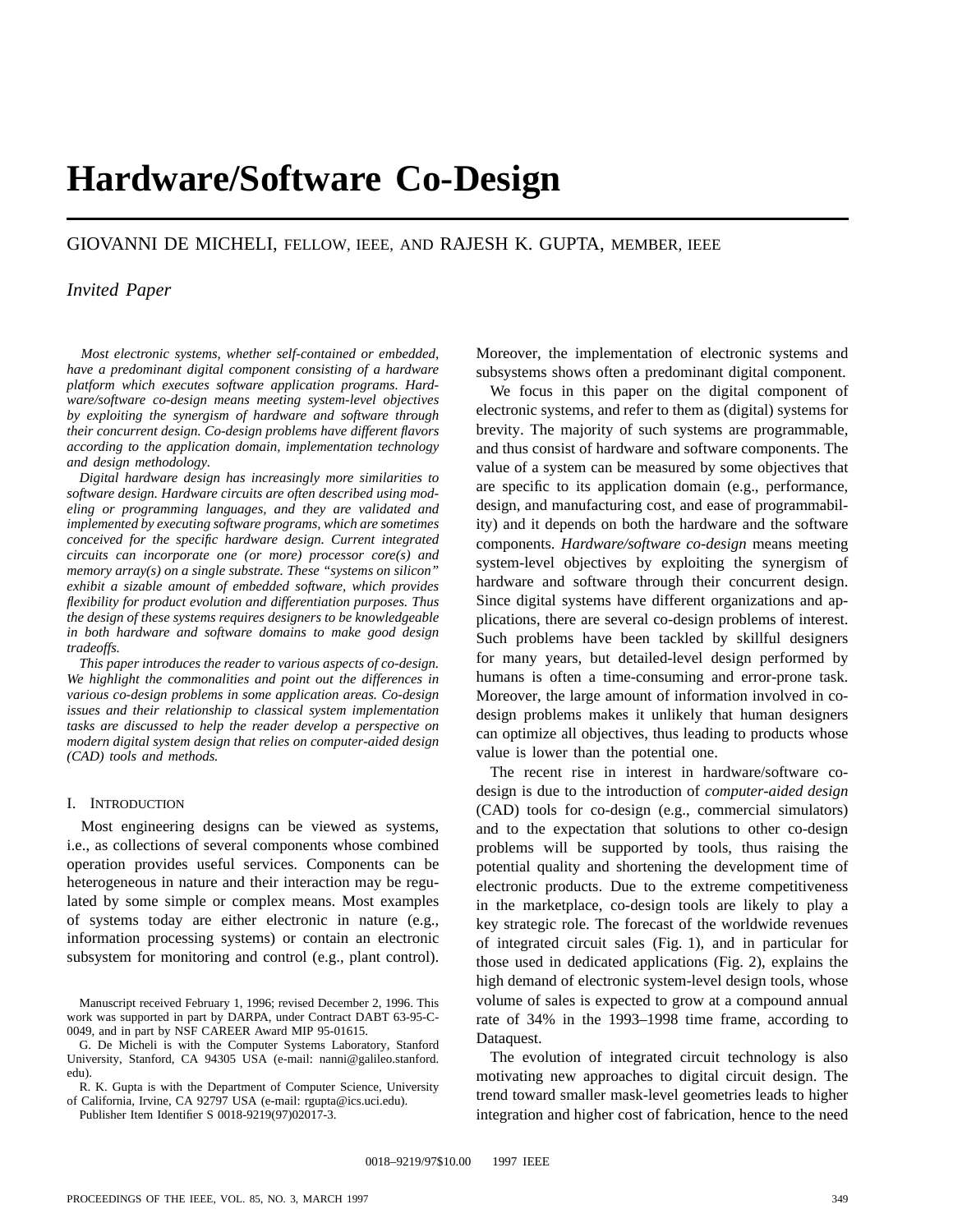

Fig. 1. Forecast of the growth of electronic components. (Source: Dataquest.)

\$ billions



**Fig. 2.** Worldwide revenues for the sales of microcontrollers and DSP integrated circuits. The bold line shows the total growth. (Source: ICE.)

of amortizing hardware design over large production volumes. This suggests the idea of using software as a means of differentiating products based on the same hardware platform. Due to the complexity of hardware and software, their *reuse* is often key to commercial profitability. Thus complex macrocells implementing *instruction-set processors* (ISP's) are now made available as processor *cores* (Fig. 3 [38]). Standardizing on the use of cores or of specific processors means leveraging available software layers, ranging from operating systems to embedded software for user-oriented applications. As a result, an increasingly larger amount of software is found on semiconductor chips, which are often referred to as *systems on silicon*. Thus hardware (e.g., cores) and software (e.g., microkernels) can be viewed as commodities with large *intellectual property* values. Today both the electronic market expansion and the design of increasingly complex systems is boosted by the availability of these commodities and their reuse as system building blocks.

The recent introduction of *field-programmable gate array* (FPGA) technologies has blurred the distinction between hardware and software. Traditionally a hardware circuit used to be configured at manufacturing time. The functions of a hardware circuit could be chosen by the execution of a program. Whereas the program could be modified even at run-time, the structure of the hardware was invariant. With field-programmable technology it is possible to configure the gate-level interconnection of hardware circuits after manufacturing. This flexibility opens new applications of digital circuits, and new hardware/software co-design problems arise. For example, one (or more) FPGA circuits may be configured on-the-fly to implement a specific software function with better performances than executing the corresponding code on a microprocessor. Subsequently, the FPGA can be *re*programmed to perform another specific function without changing the underlying hardware. Thus from a user perspective, a reprogrammable hardware board can perform a function indistinguishable from that of a processor. Nevertheless the programming mechanisms and the programmer's view of the hardware is very different.

Hardware/software co-design is a complex discipline, that builds upon advances in several areas such as software compilation, computer architecture and *very large scale integration* (VLSI) circuit design. Co-design is perceived as an important problem, but the field is fragmented because most efforts are applied to specific design problems. Thus co-design has a different flavor according to the context in which it is applied. For example, co-design can be seen as a management discipline to achieve complex system products [15].

It is the purpose of this special issue to shed some light on the recent developments of co-design in different application domains. In this paper, we want to put several co-design problem in perspective, to show differences and similarities, as well as to show the cross fertilization in different scientific fields. For this reason, we describe first distinguishing features of electronic systems that are useful to classify co-design problems. We consider next systemlevel co-design issues for different kinds of electronic systems and components. Eventually, we review the fundamental algorithmic approaches for system-level design and organization of hardware/software systems, that form the foundations for system-level design tools.

#### II. DISTINGUISHING FEATURES OF ELECTRONIC SYSTEMS

We associate co-design problems with the classes of digital systems they arise from. We attempt to characterize these systems using some general criteria, such as domain of *application*, degree of *programmability*, and *implementation* features.

#### *A. Application Domains*

A digital system may be providing a service as a selfcontained unit, or as a part of a larger system. A traditional computer (with its peripherals) is an example of the first kind of systems. A digital control system for a manufacturing plant is an example of the latter case. Systems that fall in this second category are commonly referred to as *embedded systems*.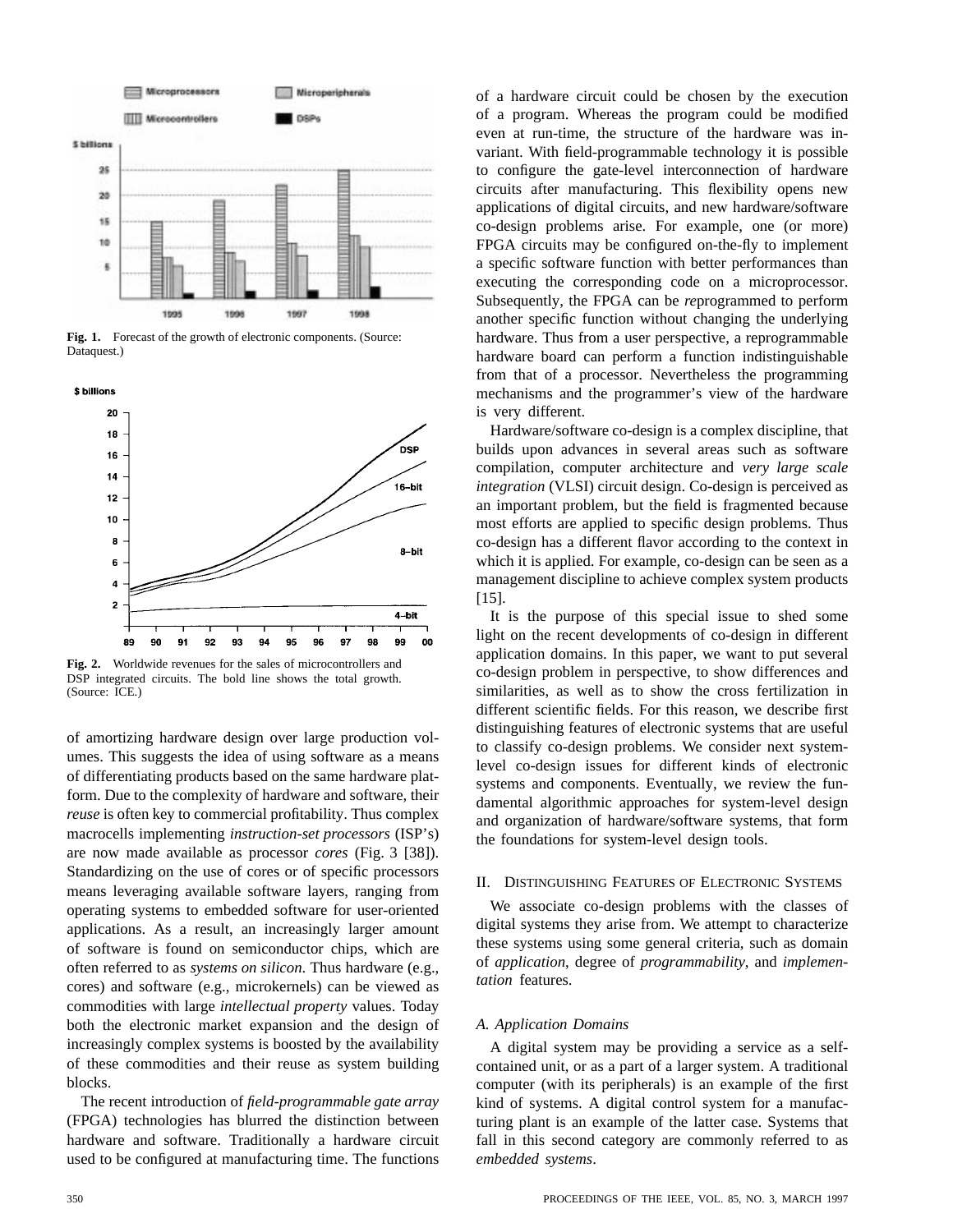

**Fig. 3.** Example of an integrated circuit with programmable cores. The VCP chip has two processors: the VC core, which is based on the MIPS-X processor, is placed in the top right corner, while the VP+ DSP processor occupies the top left part of chip above a memory array. (Courtesy of Integrated Information Technology.)

The term embedded means being part of a larger unit and providing a dedicated service to that unit. Thus a personal computer can be made the embedded control system for manufacturing in an assembly line, by providing dedicated software programs and appropriate interfaces to the assembly line environment. Similarly, a microprocessor can be dedicated to a control function in a computer (e.g., keyboard/mouse input control) and be viewed as an embedded controller.

Digital systems can be classified according to their principal domain of application. Examples of self-contained (i.e., nonembedded) digital systems are information processing systems, ranging from laptop computers to super-

computers, as well as emulation and prototyping systems. Applications of embedded systems are ubiquitous in the manufacturing industry (e.g., plant and robot control), in consumer products (e.g., intelligent home devices), in vehicles (e.g., control and maintenance of cars, planes, ships), in telecommunication applications, and in territorial and environmental defense systems.

Digital systems can be geographically distributed (e.g., telephone network), locally distributed (e.g., aircraft control with different processing units on a local area network), or lumped (e.g., workstations). In this paper, we consider a system to be lumped when it is concentrated in a physical unit, although it may involve more than one processing unit.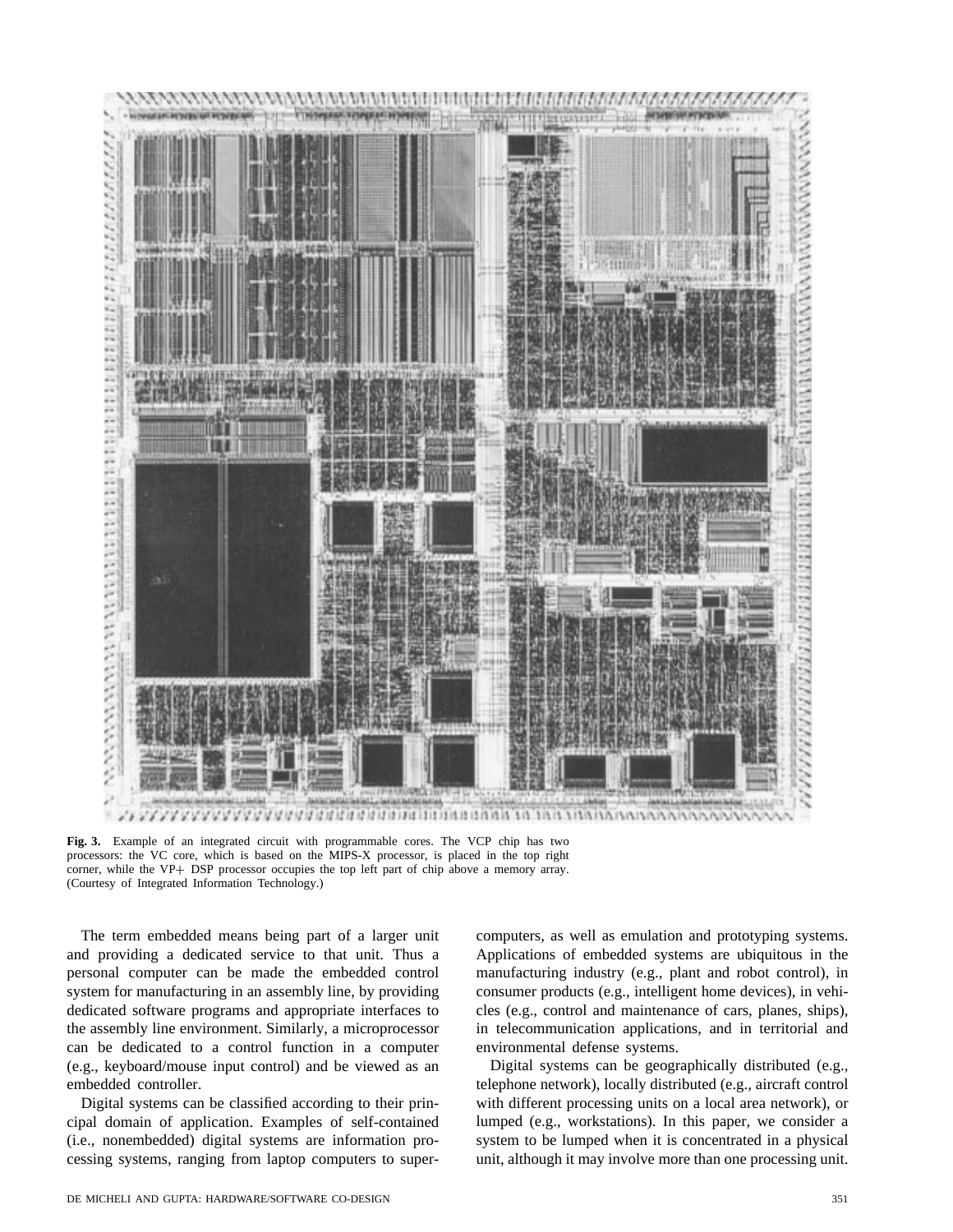

**Fig. 4.** Some application domains of electronic systems.

#### *B. Degree of Programmability*

In most digital systems, the hardware is programmed by some software programs to perform the desired functions. (Nonprogrammable hardwired systems are few and not relevant to this survey.) Hence the abstraction level used for programming models is the means of interaction between hardware and software. There are two important issues related to programming: 1) who has access to programming the system and 2) the technological levels at which programming is performed.

*1) Access to Programming:* To understand the extent to which system programmability has an effect on system design, we distinguish end-users from application developers, system integrators, and component manufacturers. Historically, each of these groups represents a separate industry or a separate organization. The application developer requires systems to be retargetable so as to port a given application across multiple hardware platforms. The chief use of system programmability for a system integrator is in ensuring compatibility of system components with market standards. Finally, the component manufacturer is concerned with maximizing component or module reuse across its product lines.

Let us take the personal computer as an example. The end-user programming is often limited to application-level programming (such as a spreadsheet) or scripting. An application developer relies on the programming language tools, operating system, and the high-level programming environment for application development. Most of these ingredients have, to a large extent, become off-the-shelf commodity products for the personal computer industry, bringing programming closer to the end-user as well. Component manufacturing for personal computers is driven by interconnection bus and protocol standards. Increasing semiconductor densities have resulted in coalescing system components, even with very diverse functionalities, onto single chips, leading to fewer but more versatile system hardware components.

When considering embedded systems, the end-user has limited access to programming because most software is already provided by the system integrator, who is often also the application developer. For example, the motion-control system of a robot arm for use in manufacturing contains embedded software for coordinating the movement of the different mechanical parts. The user can program only the moves and the actions.

*2) Levels of Programming:* Digital systems can be programmed at different levels, namely the *application*, *instruction*, or *hardware* levels. The highest abstraction level is the application level, where the system is running dedicated software programs that allow the user to specify desired functionality options using a specialized language. Examples range from programming a videocassette recorder (VCR) to setting navigation instructions in an automated steering controller of a ship.

Most digital systems use components with an *instruction set architecture* (ISA). Examples of such components are microprocessors, microcontrollers, and programmable *digital signal processors* (DSP's). The instruction set defines the boundary between hardware and software, by providing a programming model of the hardware. Instruction-level programming is achieved by executing on the hardware the instructions supported by the architecture. It is important to note that in some systems the end-user can compile programs to execute on the ISA, as in the case of computers. In other systems, such as in some embedded systems, the ISA is not visible to the user because it runs embedded software. In the former case, the compiler must have userfriendly features (e.g., descriptive diagnostic messages) and adequate speed of compilation, while in the latter case the compiler algorithms can afford to be more computationally expensive in the interest of a better final result [74] (i.e., more compact machine code).

Hardware-level programming means configuring the hardware (after manufacturing) in a desired way. A simple and well-known example is microprogramming, i.e., determining the behavior of the control unit by a microprogram, which can be stored in binary form in a memory. Emulation of other architectures can be achieved by altering the microprogram. Today microprogramming is common for DSP's, but not for general purpose microprocessors using RISC architectures [52] mainly due to performance reasons.

*Reconfigurable* circuits are the limiting case of hardwarelevel programming. Field-programmable technology allows us to configure the interconnections among logic blocks and to determine their personality. Reconfiguration can be global or local (i.e., the entire circuit or a portion thereof can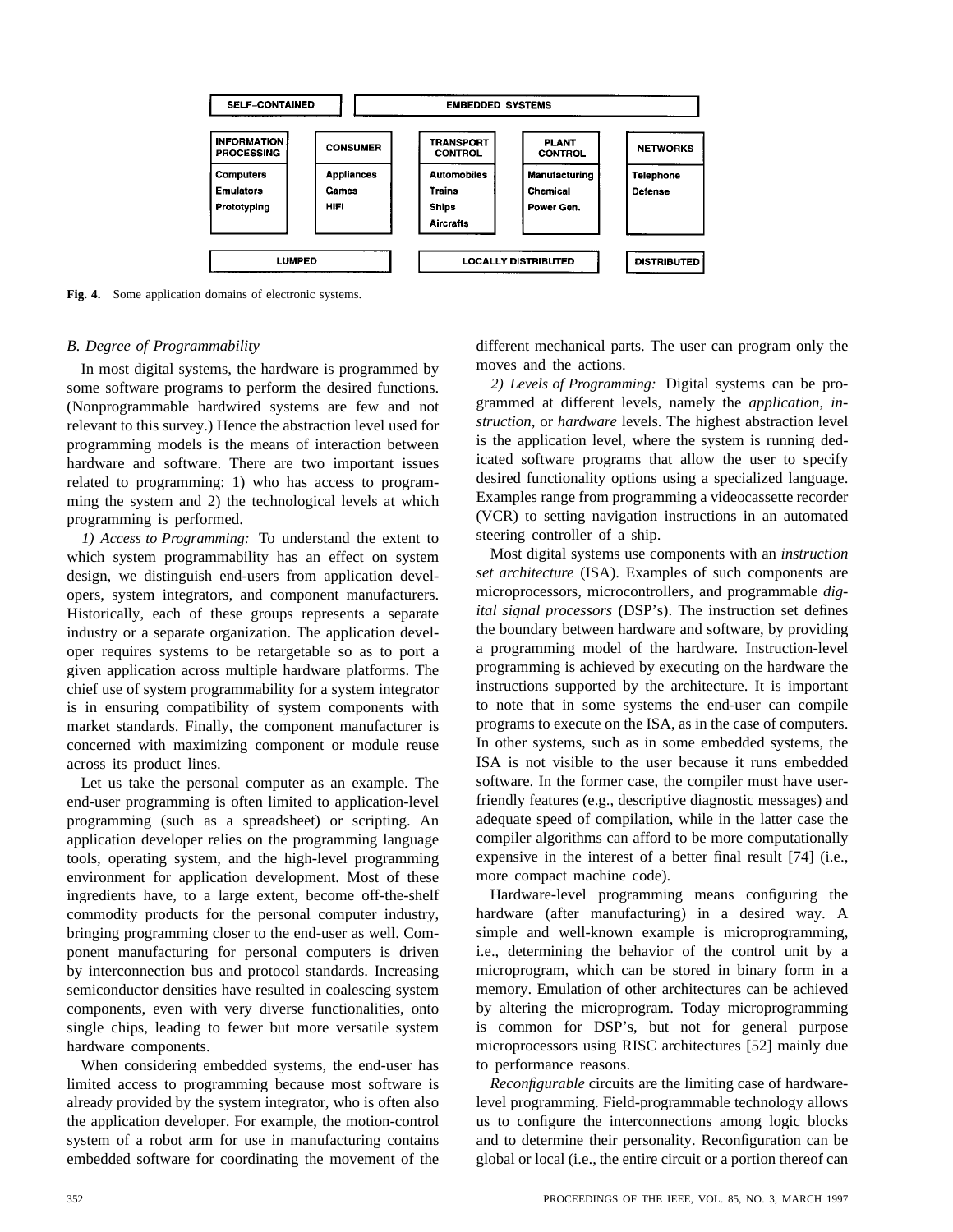be altered), and may be applied more than once. Whereas microprogramming allows us to (re)configure the control unit, reconfigurable systems can be modified in both the data path and controller. Moreover, such circuits need not to be partitioned into data path and control unit, but they can be organized with wide freedom.

Overall, reconfigurabilty increases the usability of a digital system, but it does not increase its performances except on tailored applications. For general-purpose computing, top performance is achieved today by superscalar RISC architectures [52], which are programmed at the instruction level. For dedicated applications, hard-wired (nonprogrammable) *application-specific integrated circuits* (ASIC's) achieve often the best performance and the lowest power consumption. In both cases, hardware design may be expensive, because of *nonrecurrent engineering* (NRE) costs, and not flexible enough to accommodate engineering changes and upgrades. Thus the challenge for reconfigurable design technologies is to arrive at a competitive level of performance, while exploiting the hardware flexibility in addressing other important system-level issues, such as support for engineering changes, self-adaptation to the environment, and fault-tolerance.

#### *C. Implementation Features*

System implementation deals with circuit design style, manufacturing technology and integration level. We touch briefly on these issues, because we want to maintain a highlevel view of the problem which is fairly independent of the physical implementation.

Digital systems rely on VLSI circuit technology. The circuit design style relates to the selection of circuit primitives (e.g., choice of library in a semicustom technology), clocking strategy (e.g., single/multiple clocks and asynchronous), and circuit operation mode (e.g., static and dynamic).

A system may have components with different scale of integration (e.g., discrete and integrated component) and different fabrication technologies (e.g., bipolar and CMOS). The choice of hardware technology for the system components affects the overall performance and cost, and therefore is of primary importance.

System-level field programmability can be achieved by storing programs in read/write memories and/or exploiting programmable interconnections. In the former case, the software component is programmed, while in the latter the hardware is configured. With field-programmable technologies, circuit configuration is achieved by programming connections using transistors driven by memory arrays [110] or by antifuses [44]. Circuits of the first type are reprogrammable and will be considered in this survey, while the others can be programmed only once.

When considering co-design problems for lumped systems, we can distinguish between systems consisting of components (like ASIC's, processors, and memories) mounted on a board or chip carrier and single-chip systems consisting of an ASIC with one or more processor cores and/or memories. The programmable core is usually a processor provided as a macro-cell in the ASIC



**Fig. 5.** Scheme of the essential parts of an embedded control system with one (or more) ISP(s).

implementation technology [38, Fig. 3]. Whereas a core may provide the same functionality as the corresponding standard part, cost and performance considerations may bias the choice of integration level. The advantages of higher integration are usually higher reliability, lower powerconsumption budget, and increased performance. The last two factors come from the lack of I/O circuitry in the core and its direct connection to the application-specific logic. The disadvantages are larger chip sizes and higher complexity in debugging the system.

## III. GENERAL CO-DESIGN PROBLEMS AND DESIGN APPROACHES

We consider now different facets of co-design. Namely, we present first the major objectives in embedded system design. We describe next the design of ISA's and their use in both self-contained information processing systems and embedded systems. Last but not least, we address the major co-design issues for reconfigurable systems.

#### *A. Co-Design of Embedded Systems*

Embedded systems are elements of larger systems. Some embedded systems provide monitoring and control functions for the overall system (e.g., vehicular control, manufacturing control), while others perform information-processing functions within a network (e.g., telecommunication systems).

Embedded control systems usually regulate mechanical components via *actuators* and receive input data provided by *sensors*. Single-chip implementation of embedded controllers often integrate on the same chip analog to digital conversion (and vice versa) of some I/O signals and sometimes the sensors themselves (e.g., accelerometer for airbag control). Often embedded control systems have also a data-processing component (Fig. 5).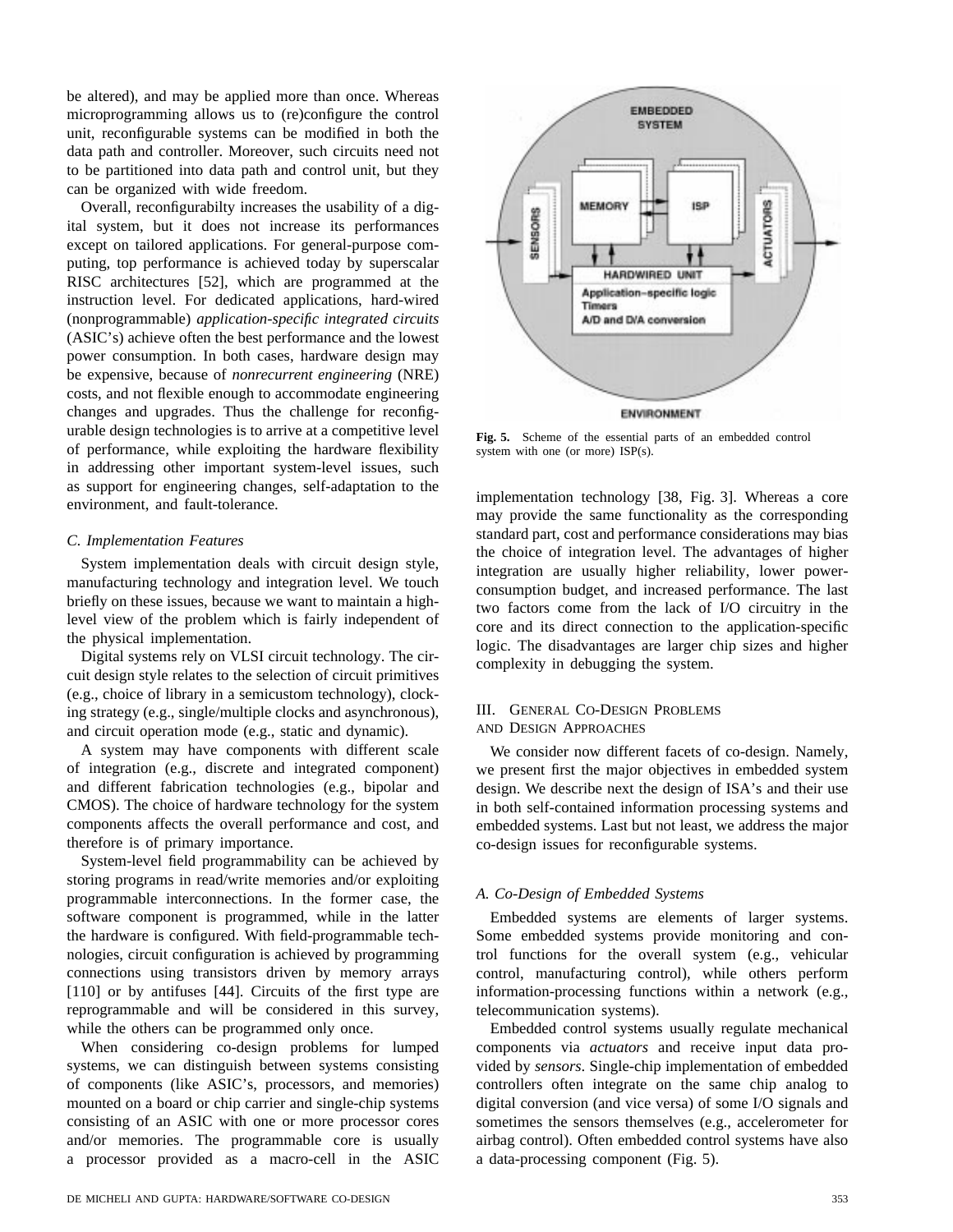Control systems are *reactive* systems, because they are meant to react to stimuli provided by the environment. *Realtime* control systems [99] implement functions that must execute within predefined time windows, i.e., satisfy some *hard* or *soft* timing constraint [117], [118]. Timers are thus important components of real-time controllers.

The required functions and size of embedded controllers may vary widely. Standard programmable microcontrollers and microcontroller cores provide usually low-cost and flexible solutions to a wide range of problems. Nevertheless, control systems that are either complex (e.g., avionic controls) or that require high-throughput data processing (e.g., radio navigation) need specific designs that leverage components or cores such as microprocessors or DSP's.

Whereas performance is the most important design criterion for information processing systems, *reliability, availability*, and *safety* are extremely important for control systems. System reliability measures the probability of correct control operation even in presence of failures of some component, whereas availability contemplates the on-line repair of faulty components. Safety measures the probability of avoiding catastrophic failures. For example, the availability of a nuclear steam supply system is the probability (as a function of time) that a nuclear reactor can produce energy under a scheduled maintenance, while its safety is the probability that the system has no failure leading to a hazardous situation for the operators and the environment.

Since control functions can be implemented both in hardware and in software, specific design disciplines must be used to insure reliability, availability, and safety. Some formal verification techniques for embedded controllers are nowadays available to insure design correctness by comparing different representation levels and assessing system properties. System-level testing techniques must be used to check the correctness of operation of the physical system implementation. Functional redundancy may be used to enhance reliability.

Specific co-design problems for embedded systems include modeling, validation, and implementation. These tasks may be complex because the system function may be performed by different components of heterogeneous nature, and because the implementation that optimizes the design objectives may require a specific hardware/software partition. The design of embedded control systems is surveyed in [36].

Embedded systems for telecommunication applications involve data processing, where data can be a digital form of audio and video information. Data compression, decompression, and routing is often performed with the aid of programmable processors of various kinds. Co-design issues in this domain are described in [17], [43], and [88].

## *B. Co-Design of ISA's*

The concept of ISA plays a fundamental role in digital system design [52]. An ISA provides a programmer's view of hardware by supporting a specific programming model. The definition of an instruction set permits the parallel development of the hardware and of the corresponding compiler. Components based on ISA's, i.e., (e.g., microprocessors, DSP's, and programmable microcontrollers) are commonly used in (self-contained) information processing systems and in embedded systems. Therefore a good ISA design is critical to achieving system usability across applications. In addition, increasing applications now demand processor performance that pushes the limits of semiconductor technology. Performance critical design of processors requires combined design of hardware and software elements.

The primary goal of co-design in ISP development is to optimize utilization of the underlying hardware. This is done by customizing the software development ranging from application programs to operating systems. The operating system is the software layer closest to the underlying hardware, and its role is different in computing and embedded systems (see Section IV-B3) The extent of the operating system layer in embedded systems varies from specialized real-time kernels [99] to lightweight runtime schedulers [45], according to the design goals and requirements.

Compiler development should start as early as ISA definition. Indeed, compilers are needed for the evaluation of the instruction-set choices and overall processor organization, in order to verify whether the overall performance goals are met [53]. Whereas retargetable compilers are useful in the architectural development phase, optimizing compilers are key to achieving fast-running code on the final products. In addition, speed of compilation is important for information processing applications (e.g., computers), where the end-user programs the system at the instructionlevel (i.e., via programs in programming languages). Such a requirement is less important for applications of ISA's within embedded systems, where the user has limited access to programmability, as mentioned in Section II-B.

The organization of modern general-purpose processors exploits deep pipelines, concurrency, and memory hierarchies. Hardware/software trade-off is possible in pipelinecontrol [57] and cache-management mechanisms [53]. The selection of an instruction set is usually guided by performance and compatibility goals. This task is generally based on experience and on the evaluation of software simulation runs, although recent efforts have aimed at developing tools for computer-assisted instruction set selection [55].

Let us now consider the use of components based on ISA's for embedded data-processing systems. Such systems often use dedicated software programs with specific instruction profiles. Therefore significant performance improvements may be achieved by selecting particular instruction sets which match the application requirements. In some application domains, such as data processing for telecommunications (see Fig. 4), it has been shown practical to replace standard processors by *application-specific instruction set processors* (ASIP's), which are instructionlevel programmable processors with an architecture tuned to a specific application [43], [88]. In an ASIP design, the instruction set and hardware structure are chosen to support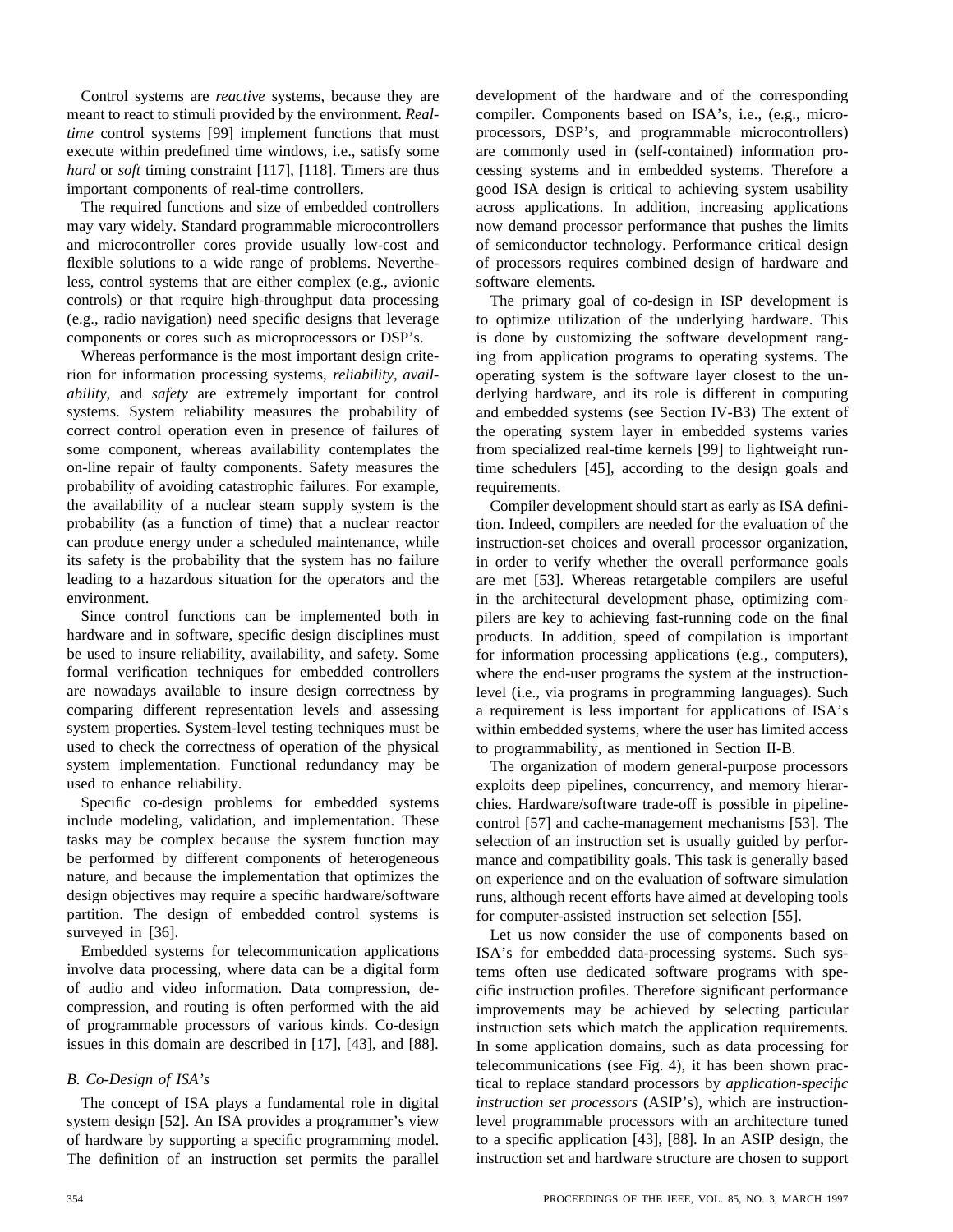efficiently the instruction mix of the embedded software of the specific application. For example, ASIP's feature particular register configurations and specific interconnections among the registers, busses, and other hardware resources.

It is possible to view ASIP's as intermediate solutions between ISP's and ASIC's. ASIP's are more flexible than ASIC's, but less than ISP's. Nevertheless, they can be used for a family of applications in a specific domain. The performance of an ASIP on specific tasks can be higher than an instruction-set processor (because of the tuning of the architecture to the instruction mix) but it is usually lower than an ASIC. Opposite considerations apply to power consumption. The ASIP design time and nonrecurring engineering costs can be amortized over a larger volume than an ASIC, when the ASIP has multiple applications. Moreover, engineering changes and product updates can be handled graciously in ASIP's by reprogramming the software and avoiding hardware redesign. Unfortunately, because an ASIP is a specific architecture, it requires a compiler development which adds to the nonrecurring engineering costs. Such a compiler must also produce high-quality machine code to make the ASIP solution competitive. On the other hand, compilation speed is not a major requirement, since most ASIP-based system programmed (once only) by the manufacturer and not by the end-user.

Differently from general-purpose and digital-signal processors, ASIP's may be designed to support fairly different instruction sets, because compatibility requirements are less important and supporting specific instruction mixes is a desired goal. Unfortunately the price of the flexibility in choosing instruction sets is the need of developing application-specific compilers. Despite the use of *retargetable-compiler* technology [79], the computer-aided development of compilers that produce high-quality code for specific architectures is a difficult problem and solved only in part to date, namely for fixed-point arithmetic operations. Problems and solutions in retargetable compilation are addressed by [43] and [88] in this issue.

## *C. Co-Design of Reconfigurable Systems*

Reconfigurable systems exploit FPGA technology, so that they can be personalized after manufacturing to fit a specific application. The operation of reconfigurable systems can either involve a configuration phase followed by an execution phase or have concurrent (partial) configuration and execution. In the latter case, the systems are called *evolvable*.

We consider first nonevolvable systems and their applications to the acceleration of computation and to prototyping. In both cases, the overall digital systems include a reconfigurable subsystem that emulates the software or the hardware execution, and sometimes a combination of both.

Let us turn our attention to co-design techniques that can accelerate software execution. There are often bottlenecks in software programs that limit their performance (e.g., executing transcendental floating-point operations or inner loops where sequences of operations are iterated). ASIC coprocessors can reduce the software execution time, when they are dedicated to support specific operations (e.g., floating-point or graphic coprocessors) or when they implement the critical loops in hardware while exploiting the local parallelism. Whereas ASIC coprocessors accelerate specific functions, coprocessors based on reconfigurable hardware can be applied to the speedup of arbitrary software programs with some distinctive characteristics (e.g., programs with parallelizable bit-level operations).

One of the first examples of programmable coprocessors is provided by the *programmable active memories* (PAM's) [13], which consist of a board of FPGA's and local memory interfaced to a host computer. Two models of PAM's, named *PeRLe-0* and *PeRLe-1*, were built. They differ in the number and type of FPGA used, as well as operating frequency. The hardware board for *PeRLe-1* is shown in Fig. 6 [112].

To accelerate the execution of a program with a PAM, the performance-critical portion of the program is first extracted and compiled into the patterns that configure the programmable board. Then, the noncritical portion of the program is executed on the host, while the critical portions are emulated by the reconfigurable subsystem. Experimental results show a speedup of one to two orders of magnitude, on selective benchmark programs, as compared to the execution time on the host [13].

The major hardware/software co-design problems consist of identifying the critical segments of the software programs and compiling them efficiently to run on the programmable hardware. The former task is not yet automated for PAM's and is achieved by successive refinement, under constraints of communication bandwidth and load balancing between the host and the programmable hardware. The latter task is based on hardware synthesis algorithms, and it benefits from performance optimization techniques for hardware circuits [13], [30]. Several other systems for software acceleration have been implemented  $[7]$ ,  $[86]$ .<sup>1</sup>

A different application of reconfigurable systems is in *computer-aided prototyping*. In this case, we are interested in validating a target system yet to be manufactured by configuring and executing a prototype implemented with a reconfigurable medium. Prototypes provide design engineers with more realistic data on correctness and performance than system-level simulation [81], thus reducing the likelihood of an expensive redesign of the target system.

Prototyping of complex digital systems including multiple hardware components and software programs is appealing to designers, because it allows testing software programs on hardware, while retaining the ability to change the hardware (and software) implementation concurrently. Once the hardware configuration has been finalized, it can be mapped onto a "hard" silicon implementation using synthesis systems [30] that accept as inputs hardware models compatible with those used by the emulation systems (e.g., *VHDL* [91] and *Verilog HDL* [107] models).

<sup>&</sup>lt;sup>1</sup> See URL http://www.io.com/~guccione/HW\_list.html for a comprehensive list.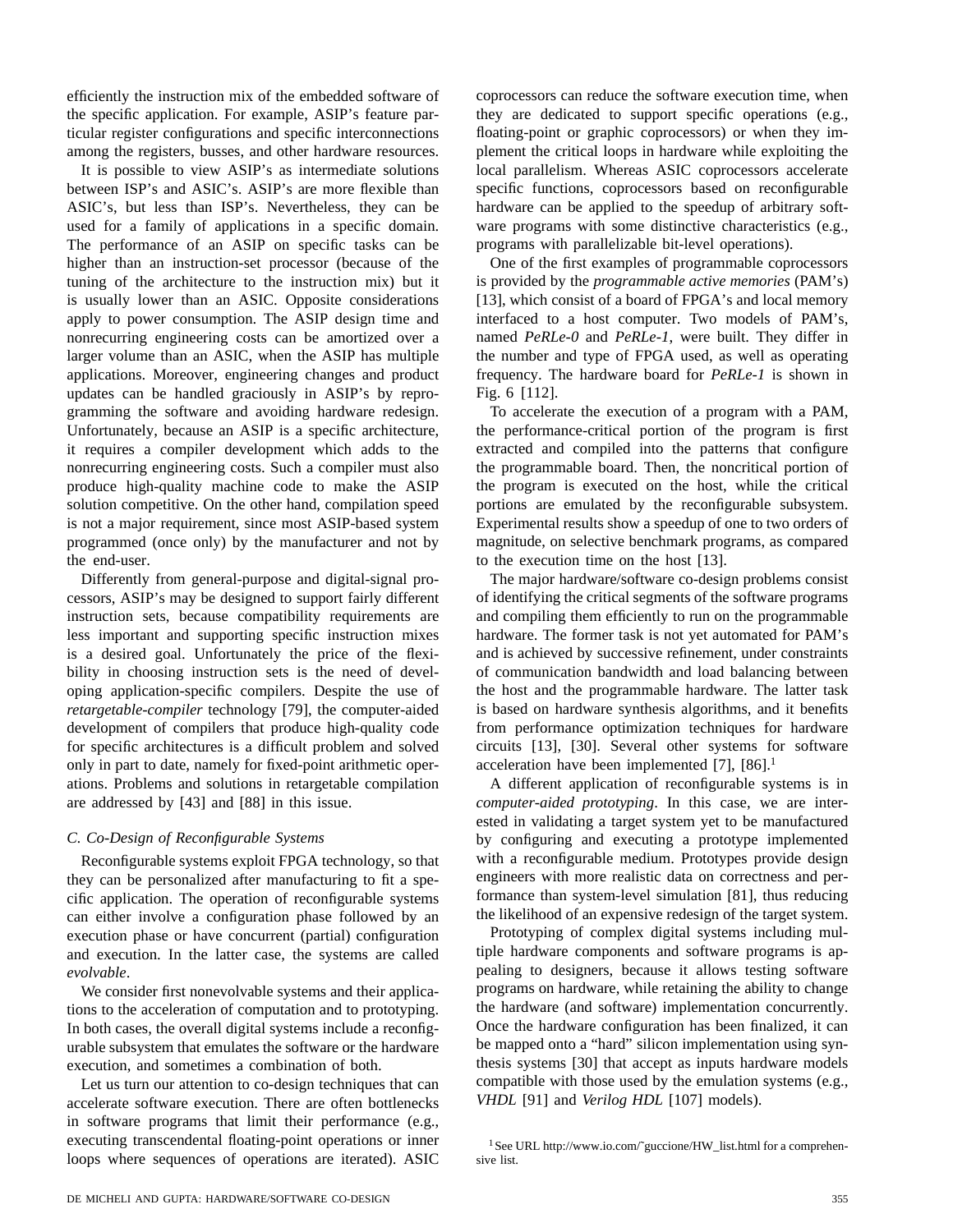

**Fig. 6.** The *PeRLe-1* implementation. (Courtesy of P. Bertin.)

Evolvable systems [97] are digital systems where reconfiguration of one of its parts is concurrent with execution. One of the goals of evolvable systems is to adapt automatically to the environment. As an example, consider a network interface unit, that receives and retransmits data with different formats. Upon sensing the protocol and format of the incoming data, such a unit configures itself to optimize data translation and transmission. Whereas such a unit could be implemented with nonevolvable technology, the ability to reconfigure the hardware may be the key to sustain higher data rates.

Fault tolerance in evolvable systems can be obtained by detecting the malfunctioning unit, and by reconfiguring a part of the system to regenerate a fault-free replacement of the faulty unit. This can be achieved under several assumptions, some of which are typical of fault-tolerant system design, including that of having enough spare reconfigurable circuits to implement the faulty unit on-the-fly.

Evolvable systems are the subject of several research efforts [97]. An interesting application of reconfigurable hardware for fault-tolerance applications is *embryonics* (embryological electronics) [28], [78], a discipline where biological models of organization are used for electronic system design. There are a few implementations of embryonic systems, relying on this general implementation strategy [78]. The underlying hardware is a memory-based field-programmable circuit that uses a decision diagram structure. The hardware is organized as a rectangular matrix of cells, each one addressable by its coordinates and communicating with its neighbors. The overall system function is mapped onto the programmable cells. Circuit configuration is performed by feeding each cell with a compiled software program (bit stream) containing the functionality of the entire system. This parallels the organization of multicellular living beings, where the genome of each cell is a repository of information of the entire being. The program is transmitted from an initial cell to the others. Then each cell extracts the portion of the overall program pertinent to its operation (using the coordinate information) and configures itself. This parallels the synthesis of a living cell from the gene structure.

After a boot phase in which the information is transmitted to all cells and the cells self-configure, the system can start operating. Upon failure of a cell in providing the required function, the neighboring cells readapt their operations so that the faulty cell is replaced by a working clone, and the overall system function is preserved. This reconfiguration, called *cicatrization*, allows the system to recover from failures after a finite delay.

Interesting applications of embryological circuits include embedded system applications with high reliability requirements, such as control of unmanned spacecrafts or of robots operating in hostile environments. Hardware/software codesign problems relate to how software programs are used to configure and program the underlying hardware circuit, as well as to how the reconfigurable circuit is organized.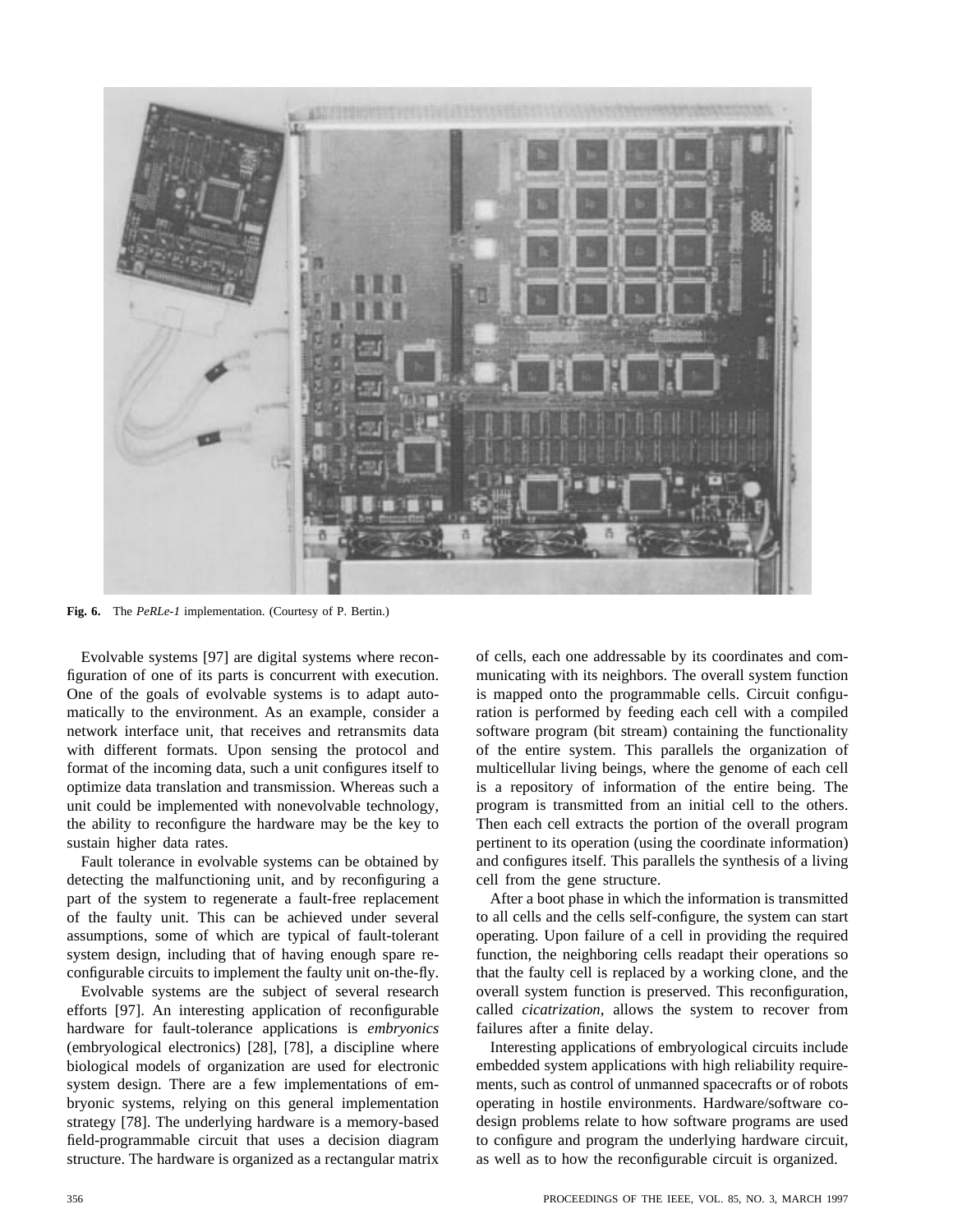#### IV. DESIGN OF HARDWARE/SOFTWARE SYSTEMS

We consider here the high-level (i.e., technology independent) steps in the design of hardware/software systems. We consider the problem in its breadth, rather than in its depth, to highlight similarities and differences in co-design of digital systems of different nature. We also draw parallels among techniques applicable to hardware and software (e.g., scheduling). We refer the interested reader to the other articles in this issue for an in-depth analysis applicable to different domains.

The design of hardware/software systems involves *modeling*, *validation*, and *implementation*. We call modeling the process of conceptualizing and refining the specifications, and producing a hardware and software model. We call validation the process of achieving a reasonable level of confidence that the system will work as designed, and we call implementation the physical realization of the hardware (through synthesis) and of executable software (through compilation).

When considering embedded systems, different modeling paradigms and implementation strategies may be followed [36]. We exclude here pure hardware (e.g., ASIC) and pure software (e.g., embedded software running on an ISA) implementations, because we concentrate on co-design. Therefore, the overall model of an embedded system involves both hardware and software. The modeling style can be *homogeneous* or *heterogeneous*. In the former case, a modeling language (e.g., the C programming language) or a graphical formalism (e.g., Statecharts [51]) is used to represent both the hardware and software portions. A hardware/software *partitioning* problem can then be stated as finding those parts of the model best implemented in hardware and those best implemented in software. Partitioning can be decided by the designer, with a successive refinement and annotation of the initial model, or determined by a CAD tool. We will consider computer-aided partitioning in more detail in Section IV-A.

When using a heterogeneous modeling style, the hardware/software partition is often outlined by the model itself, because hardware and software components may be expressed in the corresponding languages. Nevertheless, system designers may want to explore alternative implementations of some components. For example, the first release of a product may contain a sizable software component (for time to market and flexibility reasons) while later releases may implement part of this software in hardware for performance and/or cost reasons. Tools which support implementation *retargeting* help the designer avoiding manual translation of the models or parts thereof. A few CAD environments for heterogeneous design and retargeting have been realized [8], [24], [26], [29], [64], [114].

ISA's are modeled at different levels. Instruction sets provide the essential information about the architecture, supporting both hardware and software development. The processor organization is usually described in a *hardware description language* (HDL) for hardware synthesis purposes, while processor models (e.g., bus functional models) are often used for cosimulation.

In the case of reconfigurable systems, we need to distinguish between modeling the target application and modeling the host. The first task is pertinent to the system user, while the second to its developer. Thus, these two modeling tasks are very different aspects of co-design.

As systems become more complex, validation is necessary to insure that correct functionality and required performance levels are achieved in the implementation of a system model. Moreover, validation takes different flavors according to the system's application domain. For example, satisfaction of performance objectives (in addition to correctness) is extremely important in processor design. Performance validation is often based on cosimulation of hardware and software [53]. On the other hand, embedded controllers may have less stringent performance requirements to be validated, but their correctness of operation must be verified under all possible environmental conditions, to insure overall system safety levels [36].

The implementation of a hardware/software system may involve several subtasks, the major being hardware synthesis and software compilation. Both topics are complex and several references describe them in depth [2], [30]. We review in Sections IV-A–B techniques affecting the macroscopic system implementation characteristics, and in particular the boundary between hardware and software. Namely, we focus our attention on: 1) partitioning and allocation of system functions to hardware and software and 2) scheduling hardware operations, program instructions and software processes. These two topics address *where* and *when* the system functions are implemented respectively.

### *A. Hardware/Software Partitioning*

The partition of a system into hardware and software is of critical importance because it has a first order impact on the cost/performance characteristics of the final design. Therefore any partitioning decision, performed either by a designer or by a CAD tool, must take into account the properties of the resulting hardware and software blocks.

The formulation of the hardware/software partitioning problem differs according to the co-design problem being confronted with. In the case of embedded systems, a hardware/software partition represents a physical partition of system functionality into application-specific hardware and software executing on one (or more) processor(s). Various formulations to this partitioning problem can be compared on the basis of the architectural assumptions, partitioning goals and solution strategy. We consider each of these issues in detail in the next subsections.

When considering general purpose computing systems, a partition represents a logical division of system functionality, where the underlying hardware is designed to support the software implementation of the complete system functionality. This division is elegantly captured by the instruction set. Thus instruction selection strongly affects the system hardware/software organization.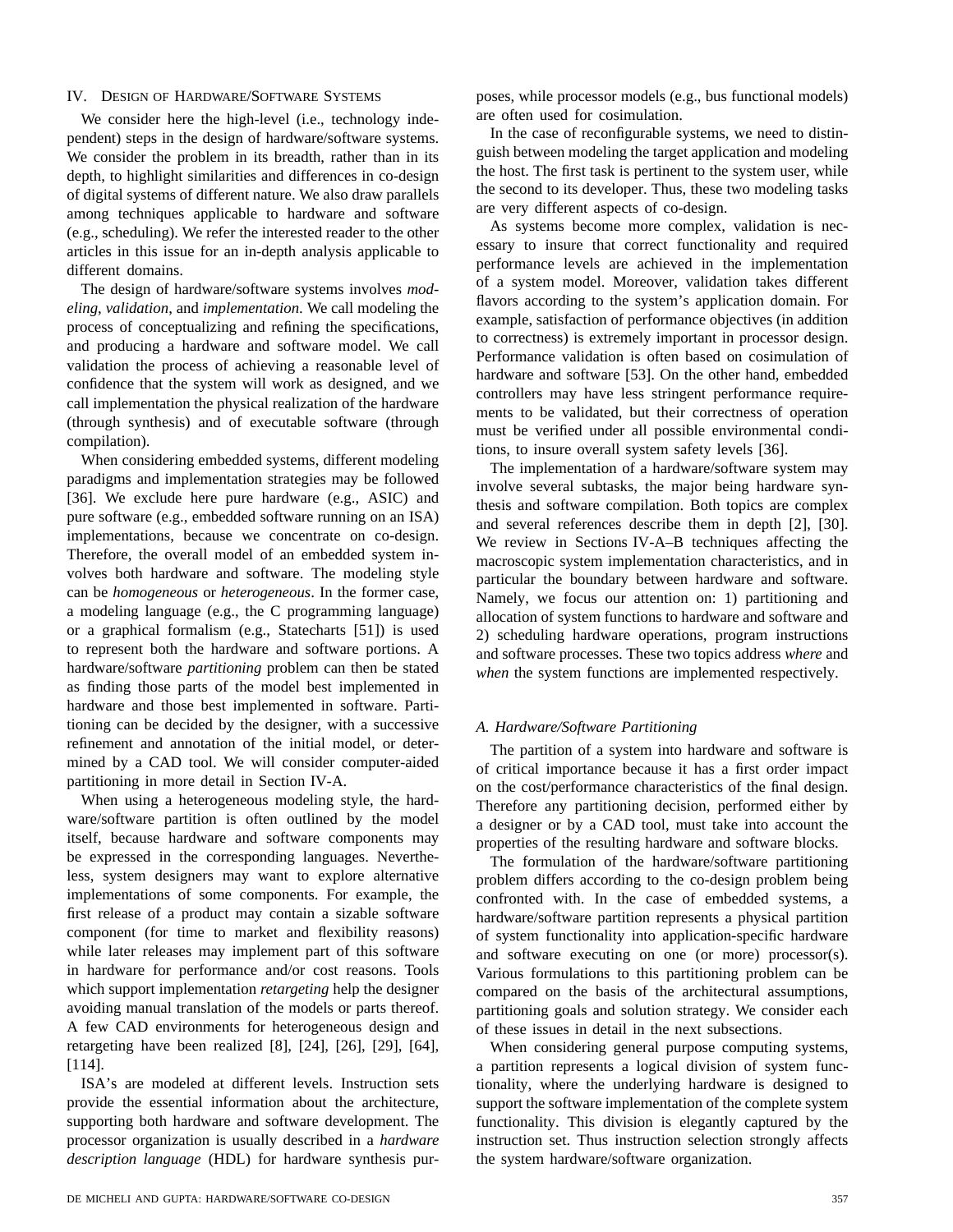In the case of reconfigurable systems, the flavor of the partitioning problem depends on the available primitives. For systems consisting of arrays of FPGA chips only, partitioning the system function into the components corresponds to performing technology mapping [16]. On the other hand, for systems consisting of processors and FPGA components, partitioning involves both a physical partition of system functionality (as in the case of embedded systems) and mapping.

*1) Architectural Assumptions:* Since usually embedded systems are implemented by processors and applicationspecific hardware, the most common architecture in these systems can be characterized as one of *coprocessing*, i.e., a processor working in conjunction with dedicated hardware to deliver a specific application. The particular implementation of the coprocessing architecture varies in the degree of parallelism supported between hardware and software components. For instance, the coprocessing hardware may be operated under direct control of the processor, which stalls while the dedicated hardware is operational [37], or the coprocessing may be done concurrently with software execution [47]. Similarly, the choice of one (or more than one) processor(s) for the target architecture strongly affects the partitioning formulation [11]. As an example [77], an evaluation of possible coprocessing architectures for a three-dimensional (3-D) computer graphics application leads to an architecture where a processor controls the application-specific coprocessor which maintains its independent data storage. The reported speedup varies from 1.32 to 2.0 across different benchmarks.

The hardware/software interface defines another architectural variable that strongly affects the partitioning problem formulation. It is common to assume that communication operations are conducted using memory-mapped I/O by the processor [26], [49]. However, memory-mapped I/O is often an inefficient mechanism for data transfer [63]. More efficient methods, including dedicated device drivers, have been considered for co-processing architectures [21], but their relation to partitioning has not been articulated yet. Yen and Wolf [119] developed analysis and synthesis methods of bus-oriented communication schemes among processing elements. Other researchers [84] use explicit scheduling of the communication operations in the partitioning loop to improve the quality of the resulting partition in terms its ability to satisfy external timing constraints.

*2) Partitioning Objectives:* Coprocessing architectures are often chosen to improve the system performance in executing specific algorithms [5], [34]. Accordingly, in some approaches partitioning seeks to maximize the overall speedup for a given application [13], [37], [63], [108]. The speedup estimation is almost always done by a profiling analysis that takes into account typical data sets over which the application behavior is estimated. Due to this data dependence, in some application areas the overall speedup may not be a well-defined metric. Furthermore, in some applications and particularly in those with real-time response requirements, it may not be a useful metric either. In such cases, metrics such as size of implementation and timing constraint satisfaction are used to drive the partitioning subtask. For instance, partitioning is used to improve the hardware utilization by pipelining multiple functions [14].

Constrained partitioning formulations often use capacity constraints, such as size of individual hardware or software portions, to generate a physical division of functionality such that each block can be implemented in a single component. This capacity-constrained partitioning formulation is commonly used in system prototyping applications, where an application is mapped onto multiple FPGA components by a partitioning method [16].

Performance-constrained partitioning formulations focus either on global constraints (such as overall latency) [65], or on the satisfaction of local timing constraints between operations [45]. In this case the partitioning goal is to reduce system cost by migrating part of the system functionality to software, thus reducing the application-specific hardware to implement, while satisfying the performance requirements.

*3) Partitioning Strategies:* A common misconception in partitioning formulations is that automated methods are the only viable approach to solving partitioning problems when using CAD tools. Often a determination of hardware versus software implementation of a specific functionality is done at levels of abstraction that are not even modeled in system specifications. In the absence of requisite modeling capability, the system partitioning simply can not be carried out using automated tools. Thus there exists a strong relationship between the models used for capturing system functionality and the abstraction level at which the partitioning is carried out. Even when it is possible to create a detailed mathematical model of the partitioning problem, the complexity of the resulting formulation renders it useless for conventional algorithmic methods. Thus we will consider in this section both heuristic approaches and a problem decomposition strategy to handle the complexity of the partitioning problem under some architectural assumptions.

Given a specific architecture, partitioning of a systemlevel functional description results in a labeling of its tasks as hardware or software operations. The exact solution of such a partitioning problem, even in the simplest cases, requires a solution to computationally intractable problems [41]. In an attempt to mathematically model the variables affecting the partitioning problem, *integer programming* (IP) and *integer linear programming* (ILP) formulations have been proposed recently [11], [42], [84]. Comparison of mathematical programming approaches to hardware/software partitioning is difficult, because the quality of results is often strongly affected by the parametric accuracy of the variables used and by the complexity of the cost/performance model.

Heuristic approaches to partitioning consist primarily of two strategies: *constructive* methods such as clustering techniques [9], [33] and *iterative* methods such as network flow [101], binary-constraint search [111], and dynamic programming [63]. By far, the most used methods are based on variable-depth search methods such as variants of the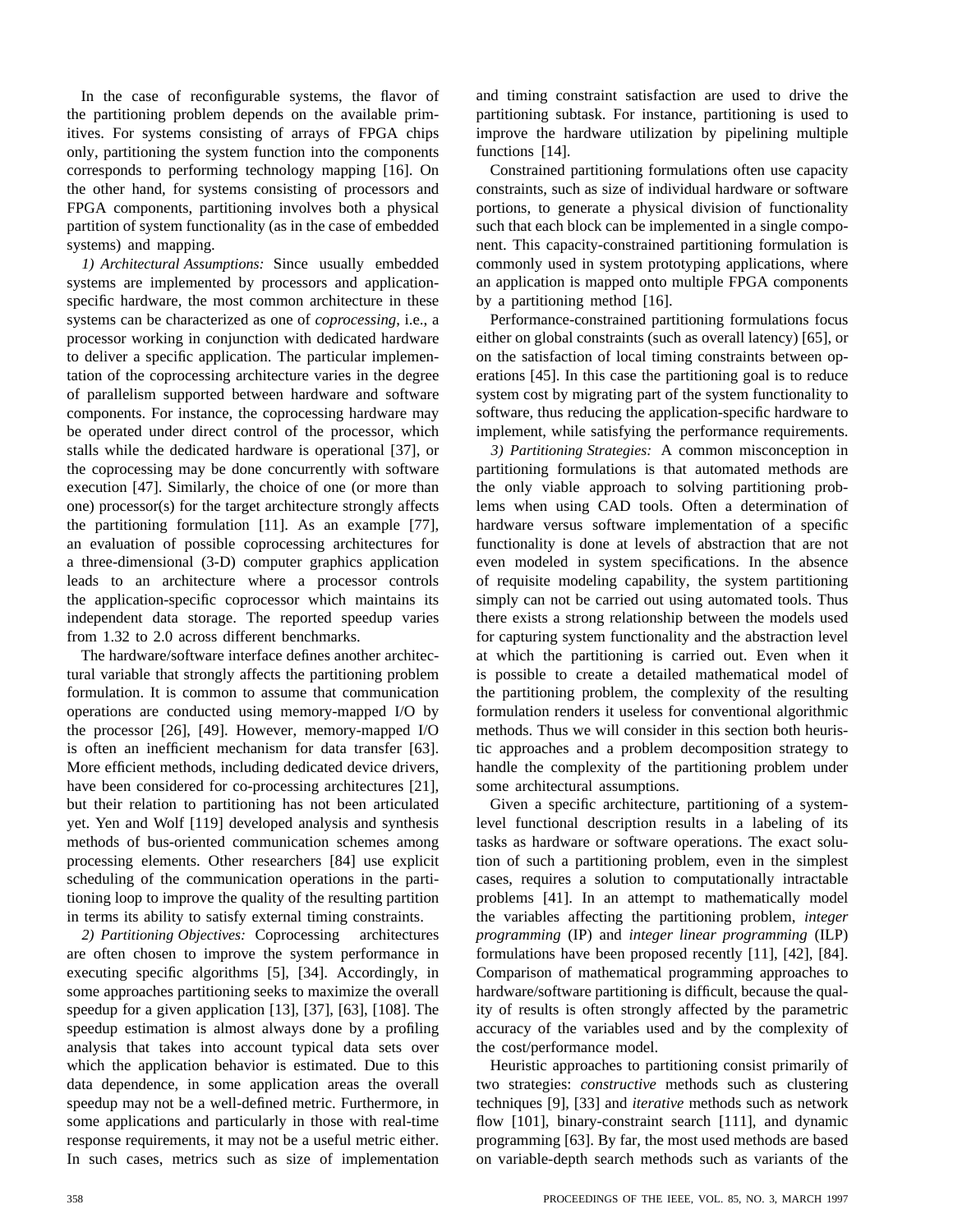Kernighan–Lin (KL) migration heuristics, or probabilistic hill-climbing methods such as simulated-annealing or genetic algorithms. Ernst *et al*. [37] used profiling results on a C-like description to estimate the potential speedup in extracting blocks of code for hardware implementation. The actual selection of code blocks for hardware is done by a simulated annealing algorithm that is used to maximize overall speedup. Reported results indicate speed-up of up to a factor of three on a *chromakey* algorithm for HDTV [37]. Design space search methods, such as using KL's algorithm, are often used following a constructive initial solution to arrive at a feasible solution that meets imposed cost/performance constraints. Reference [45] presents a KL-based algorithm that is used to drive the partition toward meeting timing constraints. Vahid *et al*. [111] use a combination of clustering followed by binary-constraint search that dynamically adjusts the optimization function balance between performance and hardware size as the algorithm progresses to minimize size of hardware while meeting constraints. Another similar approach [65] uses a composite objective function (taking time criticality and local affinity into account) to drive the partition. The results are shown to be qualitatively close to optimal while taking much less computing time.

Let us now examine what makes the problem of partitioning hard. The partitioning and synthesis subtasks are closely interrelated. The cost function of a partitioning problem needs to be evaluated using estimates of the resulting hardware and software. However, the abstraction level at which partitioning is carried out is so high that only rough estimates are available. As an example, consider a hardware/software partitioning problem whose objective is to maximize the application speedup under a constraint on the hardware size. The results of operation scheduling can be used to better estimate the effect of partitioning on the overall latency, and more importantly on the communication cost. This information can be used to select operations for partitioning that results in maximum overall speedup. On the other hand, partitioning a set of scheduled tasks would sacrifice the flexibility of optimizing the communication cost. This dilemma is addressed directly [84] using an integer programming formulation for the partitioning problem that uses an approximate schedule of operations. Solution to this IP programming is followed by a solution to the IP formulation of the scheduling problem that updates the schedule.

The above solution points to a problem decomposition strategy that is a straightforward extension of the decoupling of scheduling and binding in high-level synthesis [30]. In principle, task partitioning, scheduling, and binding to resources should be performed concurrently. Nevertheless, most practical approaches serialize these tasks, while some suggested interactive and iterative approached to partitioning and synthesis [62], [68].

Let us consider first the case where scheduling is followed by concurrent binding/partitioning subtasks. An example of this approach targets pipelined ASIP's [14]. Partitioning is done simultaneously with binding, and the clockcycle constraint of partitioning is derived from pipeline scheduling done prior to partitioning. This approach works well in cases where the objective of partitioning is to minimize hardware resource requirements. A scheduled input identifies the temporally mutually exclusive operations that can be implemented on a common resource. The partitioner can use the schedule information to divide operations into compatible groups such that binding subtask is able to maximize resource utilization. Such designs are typically resource dominated, therefore, an optimal resource utilization results in reduction of overall size.

The approach of applying partitioning prior to scheduling/binding is fairly common. A difficulty with this approach is the loss of parametric accuracy and controllability of the final result since the partitioning decisions are made early on. As a result most methods in this category either rely on extensive profiling or preprocessing of the input in order to make intelligent decisions about the hardware versus software implementations. Eles [35] presents a two-stage partitioning approach where a prepartitioning of VHDL input is followed by a detailed partitioning using simulated annealing. Constructive methods are quite popular to derive initial hardware/software grouping. For instance, different forms of clustering methods based on similarity measures [9] or closeness criteria [4], [8] are used to group together operations into hardware and software parts.

In addition to handling the strong relationship between different implementation subtasks, a partitioning problem formulation faces the classical dilemma of having to choose between accurate performance/cost measures on partition results versus the efficiency of the partitioning algorithm that determines the extent of design space search. While good estimation methods for hardware performance and size exist, the software component is generally characterized by a significant variability in performance parameters primarily due to architectural features such as caches and a very strong dependence of delay on the input data values. Recent research effort in this direction has been directed at accurate modeling of software delay using analysis of control paths [72], [87], [93], and program annotations [82]. Architectural modeling for software uses pipelining [120], instruction caches [73] and bus-activity using DMA [60]. These continuing efforts have successfully improved the estimation accuracy to be within 50–100% of the actual worst-case delay. The need for timing predictability continues to adversely affect the design of tightly constrained systems to such an extent that many systems use distressingly simple architectures (such as turning off cache memories), thus rarely exploiting the peak performance of the underlying hardware in real applications.

## *B. Scheduling*

The *scheduling* problem has many facets. Scheduling algorithms have been developed in both the operation research and computer science community, with different models and objectives. The techniques that are applicable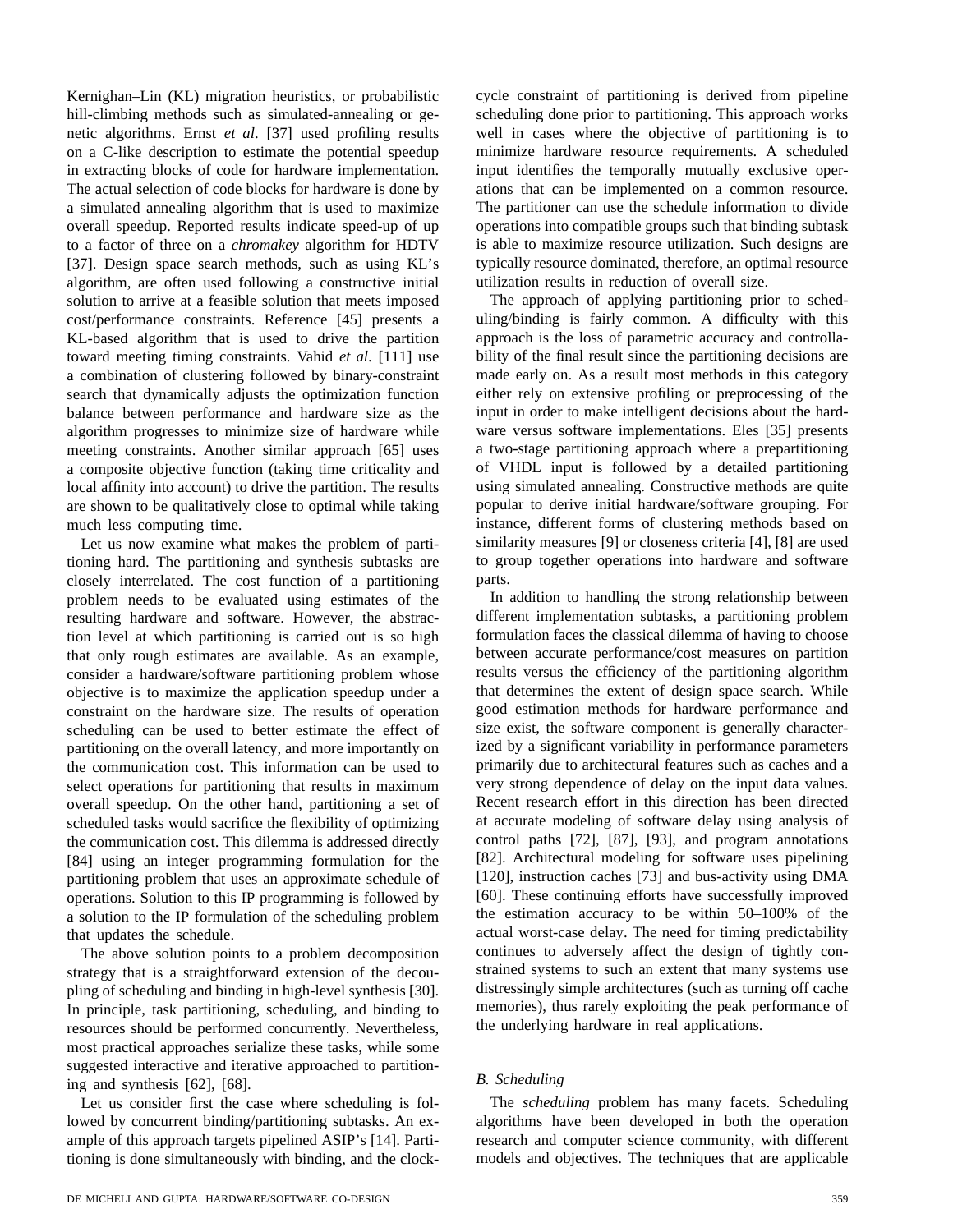today to the design of hardware and software systems draw ideas from both communities.

Generally speaking, hardware and software scheduling problems differ not just in the formulation but in their overall goals. Nevertheless, some hardware scheduling algorithms are based on techniques used in the software domain, and some recent system-level process scheduling methods have leveraged ideas in hardware sequencing.

Scheduling can be loosely defined as assigning an execution *start time* to each *task* in a set, where tasks are linked by some relations (e.g., dependencies, priorities,  $\dots$ ). The tasks can be elementary (like hardware operations or computer instructions) or can be an ensemble of elementary operations (like software programs). When confusion may arise, we will refer to tasks as *operations* in the former case, and to *processes* in the latter. The tasks can be *periodic* or *aperiodic*, and task execution may be subject to *real time* constraints or not. Scheduling under timing constraints is common for hardware circuits, and for software applications in embedded control systems. Tasks execution requires the use of *resources*, which can be limited in number, thus causing the serialization of some task execution. Most scheduling problems are computationally intractable [41], and thus their solutions are often based on heuristic techniques.

We consider next scheduling algorithms as applied to the design of hardware, compilers, and operating systems.

*1) Operation Scheduling in Hardware:* We consider now the major approaches to hardware scheduling. These techniques have been implemented (to different extent) in CAD tools for the design of ASIC's and DSP's [32], [66], [85], [106], which are modeled with a behavioral-level HDL (e.g., VHDL, Verilog HDL, and DFL [115]). The behavioral model can be abstracted as a set of operations and dependencies. The hardware implementation is assumed to be synchronous, with a given cycle-time. Operations are assumed to take a known, integer number of cycles to execute. (We will consider removing this assumption later). The result of scheduling, i.e., the set of start times of the operations, is just a set of integers. The usual goal is to minimize the overall execution *latency*, i.e., the time required to execute all operations.

Constraints on scheduling usually relate to the number of resources available to implement each operation and to upper/lower bounds on the time distance between start times of operation pairs. Usually, the presence of resource constraints makes the problem intractable [30], [41].

The scheduling problem can be cast as an integer linear program [30], [42], [50], where binary-valued variables determine the assignment of a start time to each operation. Linear constraints require each operation to start once, to satisfy the precedence and the resource constraints. Latency can also be expressed as a linear combination of the decision variables. The scheduling problem has a dual formulation, where latency is bounded from above and the objective function relates to minimizing the resource usage, which can also be expressed as a linear function. Timing and other constraints can be easily incorporated in the ILP model [42].

The appeal of using the ILP model is due to the uniform formulation even in presence of different constraints and to the possibility of using standard solution packages. Its limitation is due to the prohibitive computational cost for medium-large cases. This relegates the ILP formulation to specific cases, where an exact solution is required and where the problem size makes the ILP solution viable.

Most practical implementations of hardware schedulers rely on *list scheduling*, which is a heuristic approach that yields good (but not necessarily optimal) schedules in linear (or overlinear) time. A list scheduler considers the time slots one at a time, and schedules to each slot those operations whose predecessors have been scheduled, if enough resources are available. Otherwise the operation execution is deferred. Ties are broken using a priority list, hence the name.

Another heuristic for scheduling is *force-directed* scheduling [89], which addresses the latency-constrained scheduling problem. Here, operations are scheduled into the time slots one at a time, subject to time-window constraints induced by precedence and latency constraints. Ties among different time slots for each operation are broken using a heuristic based on the concept of *force*, which measures the tendency of the operation to be in a given slot, to minimize overall concurrency. The computational cost of force-directed scheduling is quadratic in the number of operations.

When resource constraints are relaxed, the scheduling problem can sometimes be solved in polynomial time. For example, scheduling with timing constraints on operation time separation can be cast as a longest-path problem [30]. On the other hand, scheduling under release times and deadlines is intractable, unless the operations take a single cycle to execute [41].

There are several generalizations of the scheduling problem. In some cases, operations are not restricted to take an integral number of cycles to execute, and more than one operation can be *chained* into a single time slot. Pipelined circuits require specific constraints on data rates, and additional resource conflicts have to be taken into account due to the concurrent execution of operations in different pipestages. Periodic operation subsets, e.g., iteration construct bodies, may be advantageously scheduled using *loop pipelining* techniques [30], which is an example of a method borrowed from software compilers [116]. Chaining and pipelining can be incorporated in ILP, list, and forcedirected schedulers.

The *synchronization* of two (or more) operations or processes is an important issue related to scheduling. Synchronization is needed when some delay is unknown in the model. *Relative scheduling* is an extended scheduling method to cope with operations with unbounded delays [67] called *anchors*. In this case, a static schedule cannot be determined. Nevertheless, in relative scheduling the operations are scheduled with respect to their anchor ancestors. A finite-state machine can be derived that executes the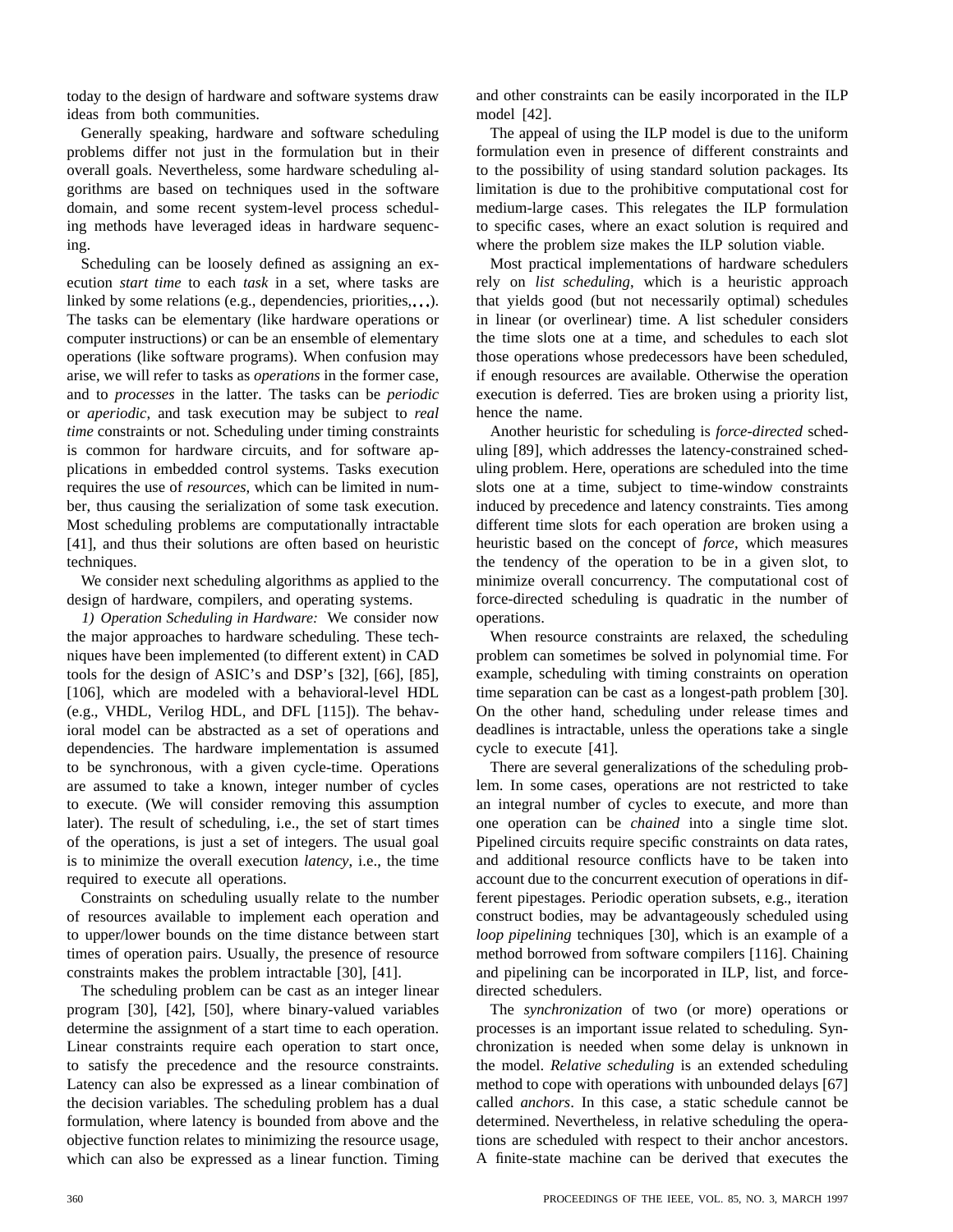operations in an appropriate sequence, on the basis of the relative schedules and the anchor completion signals. The relative scheduling formulation supports the analysis of timing constraints, and when these are consistent with the model, the resulting schedule satisfies the constraint for any anchor delay value. Scheduling with *templates* [70] is a similar approach, where operations are partitioned into templates that can be seen as single scheduling units. Thus templates are useful for hierarchical scheduling and scheduling multicycle resources (e.g., pipelined multipliers).

*2) Instruction Scheduling in Compilers:* Compilers are complex software tools, consisting of a front-end, a suite of optimization routines operating on an intermediate form, and a back-end (called also *code generation*) which generates the machine code for the target architecture. In the context of compilation, instruction scheduling on a uniprocessor is the task of obtaining a linear order of the instructions. Thus it differs from hardware scheduling because the resource constraints typically refer to storage elements (e.g., registers) and the hardware functional resource is usually one ALU. In the more general case, scheduling can be viewed as the process of organizing instructions into streams.

Instruction scheduling is related to the choice of instructions, each performing a fragment of the computation, and to register allocation. When considering compilation for general-purpose microprocessors, instruction selection and register allocation are often achieved by dynamic programming algorithms [2], which also generate the order of the instructions. When considering retargetable compilers for ASIP's, the compiler back-end is often more complex, because of irregular structures such as inhomogeneous register sets and connections. As a result, instruction selection, register allocation and scheduling are tightly-coupled phases of code generation [43]. In both cases, scheduling objectives are reducing the code size (which correlates with the latency of execution time) and minimizing *spills*, i.e., overflows of the register file which require memory access.

Optimizing compiler algorithms for ASIP's and generalpurpose DSP's has been a subject of recent research activities [79]. Instruction selection, instruction scheduling, and register spilling problems for ASIP's are addressed by Liao *et al*. [71]. The same group formulates the instruction selection problem as a binate covering problem, that is solved using a branch-and-bound algorithm [74]. Scheduling has been modeled by resource and instruction set conflicts and solved by bipartite matching algorithms [109]. Araujo *et al*. [6] considered code generation for basic blocks in heterogeneous memory-register DSP processors and used register-transfer paths to convert basic block graphs into expression trees which are used in code generation.

The co-design of deeply pipelined microprocessors can leverage the coupling between instruction scheduling and hardware organization. Pipeline hazard avoidance can be achieved by hardware means (e.g., stall) or by software means (e.g., instruction reorder and NOP insertion). Recent research [57] has addressed the problem of the concurrent synthesis of the pipeline control hardware and the determination of an appropriate instruction reorder that the corresponding back-end compiler should use to avoid hazards. The same group [59] has also proposed a methodology for synthesizing instruction sets from application benchmarks.

*3) Process Scheduling in Different Operating Systems:* Process scheduling is the problem of determining when processes execute and includes handling synchronization and mutual exclusion problems. Algorithms for process scheduling are important constituents of operating systems and run-time schedulers [104].

The model of the scheduling problem is more general than the one previously considered. Processes have a coarser granularity and their overall execution time may not be known. Processes may maintain a separate context through local storage and associated control information. Scheduling objectives may also vary. In a *multitasking* operating system, scheduling primarily addresses increasing processor utilization and reducing response time. On the other hand, scheduling in *real-time operating systems* (RTOS) primarily addresses the satisfaction of timing constraints.

We consider first scheduling without real-time constraints. The scheduling objective involves usually a variety of goals, such as maximizing CPU utilization and throughput as well as minimizing response time. Scheduling algorithms may be complex, but they are often rooted on simple procedures such as *shortest-job first* (SJF) or *round robin* (RR) [92]. The SJF is a priority-based algorithm that schedules processes according to their priorities, where the shorter the process length (or, more precisely, its CPU burst length) the higher the priority. This algorithm would give the minimum average time for a given set of processes, if their (CPU-burst) lengths were known exactly. In practice, predictive formulas are used. Processes in a SJF may be allowed to preempt other processes to avoid starvation.

The round-robin scheduling algorithm uses a circular queue and it schedules the processes around the queue for a time interval up to a predefined quantum. The queue is implemented as a *first-in/first-out* (FIFO) queue and new processes are added at the tail of the queue. The scheduler pops the queue and sets a timer. If the popped process terminates before the timer, the scheduler pops the queue again. Otherwise it performs a *context switch* by interrupting the process, saving the state, and starting the next process on the FIFO.

Process scheduling in real-time operating system [100] is characterized by different goals and algorithms. Schedules may or may not exist that satisfy the given timing constraints. In general, the primary goal is to schedule the tasks such that all deadlines are met: in case of success (failure) a secondary goal is maximizing earliness (minimizing tardiness) of task completion. An important issue is predictability of the scheduler, i.e., the level of confidence that the scheduler meets the constraints.

The different paradigms for process scheduling in RTOS can be grouped as static or dynamic [100]. In the former case, a schedulability analysis is performed before run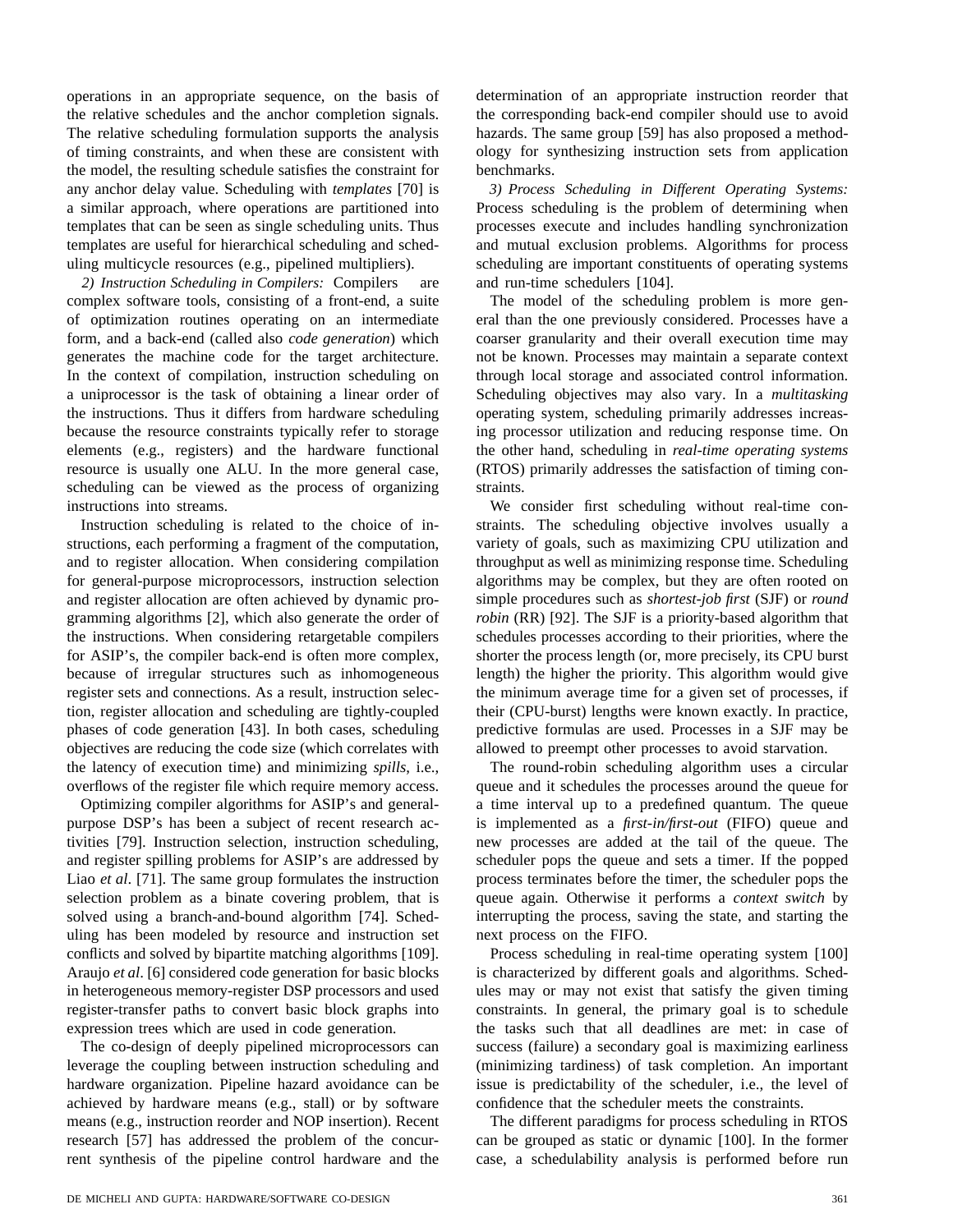time, even though task execution can be determined at run time based on priorities. In the latter case, feasibility is checked at run time [100]. In either case, processes may be considered periodic or aperiodic. Most algorithms assume periodic tasks and tasks are converted into periodic tasks when they are not originally so.

*Rate monotonic* (RM) analysis [76] is one of the most celebrated algorithms for scheduling periodic processes on a single processor. RM is a priority-driven preemptive algorithm. Processes are statically scheduled with priorities that are higher for processes with higher invocation rate, hence the name. Liu and Layland showed that this schedule is optimum in the sense that no other fixedpriority scheduler can schedule a set of processes which cannot be scheduled by RM [76]. The optimality of RM is valid under some restrictive assumptions, e.g., neglecting context-switch time. Nevertheless, RM analysis has been the basis for more elaborate scheduling algorithms [21], [27].

Let us consider now hardware/software system implementations obtained by partitioning a system-level specification, as mentioned in Section IV-A. The implementation consists of a set of software fragments executing on a processor in parallel with the execution of other tasks in dedicated hardware. A relevant problem is to determine the execution windows for both the hardware and software tasks. Since the partition depends on the specific application and design objectives, a run-time scheduler for the system is required that fits the hardware/software partition. Conversely, a given partition may be chosen because a runtime scheduler can assign schedule tasks while satisfying given deadline and rate constraints.

We summarize an approach fully described in [45]. Software tasks are represented by *threads*, each thread being a set of operations with known execution, except possibly the head of the thread. Operations within threads are statically scheduled (with respect to the head of the thread), so that timing constraints are *marginally satisfied*, i.e., within the limits of the lack of knowledge of the delay of the thread head operation. Threads execution is then dynamically determined by a nonpreemptive run-time scheduler whose task is to synchronize the execution of hardware and software. Thread-based scheduling can be seen as an application and extension of relative scheduling to the hardware/software domain, thus showing the crossfertilization of the hardware and software fields.

We briefly describe now process scheduling in *Chinook*, a CAD environment for designing reactive real-time systems [21]. The overall system can have different *modes* of operation, each having a schedule. Timing watchdogs can disable modes and cause mode transitions. Upon changing of mode, the system starts running the corresponding schedule. Timing constraints may be intermodal or intramodal. Each mode has a periodic set of tasks, which is unrolled and scheduled under timing constraints, using an extension of the relative scheduling formulation [21]. With this scheduling technique, Chinook supports the mapping of an embedded system model to one (or more) processor and peripherals while ensuring the satisfaction of timing constraints.

In summary, process scheduling plays an important role in the design of mixed hardware/software systems, because it handles the synchronization of the tasks executing in both the hardware and software components. For this reason, it is currently a subject of intensive research.

## V. ACCOMPLISHMENTS

We underline here briefly the major accomplishments in this field, and we refer the readers to the other articles of this issue for specific results. Hardware/software co-design has attracted the attention of several research groups worldwide, as documented by books [29], [39], [95], journal articles, and publications in symposia. Some of the research addresses incremental changes to system-level design tools, to cope with software components in predominantly hardware designs. The need for addressing practical problems and for fitting into existing design methodologies where modeling styles and languages are not negotiable, limits significantly the power of these tools to search creatively the codesign solution space. Other research contributions propose paradigm shifts in system-level design, by assuming a wide freedom in the way systems are modeled and designed. While these approaches will probably provide the basis for long-term innovation, they often lead to design tools which are not readily usable by system designers because disconnected from existing design practices.

Several research computer-aided co-design environments have been released, and some of these are used for research and/or product development, e.g., *Castle* [105], *Chinook* [24], *Cosmos* [61], *Cosyma* [37], *Coware* [114], *Polis* [26], *Ptolemy* [64], *Siera* [103], *Specsym* [40], and *Tosca* [8]. (See [29] for additional information on some of these systems.)

Commercial co-design tools are available to address some of the problems mentioned in this survey. Some CAD vendors provide design entry systems and co-simulation environments. Cosimulation is widely applicable to generalpurpose and digital-signal processor design, as well as to embedded system design. For the telecommunication domain, specialized environments support the vertical design of systems from design entry to physical realization. System emulators, based on field-programmable technology, have proven to be successful for validating large systems.

Commercial products in the software domain include compilers for general-purpose and dedicated processors with standard and application-specific architectures, as well as real-time operating systems and microkernels. Such products find several applications in embedded systems.

## VI. CONCLUSION

Hardware/software co-design presents an enormous challenge, as well as an opportunity, for system designers. Use and reuse of hardware and software macro blocks can lead to products of superior quality (i.e., performance/cost, flexibility,  $\ldots$ ) with a shorter design and development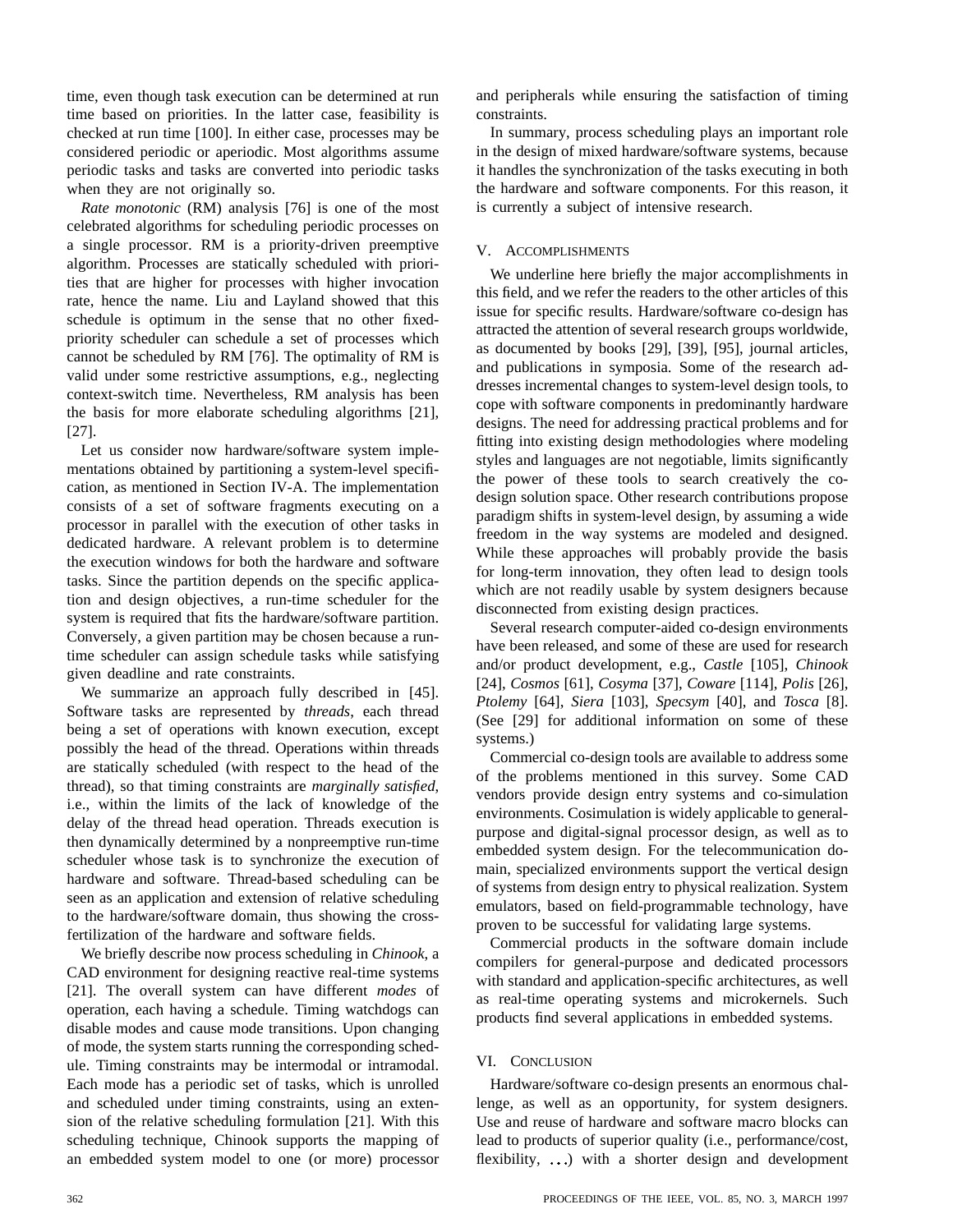time as compared to traditional integrated circuit design methodologies. The progress in electrical system design will depend, among other factors, on the level of support provided by CAD tools. In particular, digital system products will benefit from concurrent hardware/software design which exploits the synergism of hardware and software in the search for solutions that use at best the current manufacturing technology and the availability of hardware components and software programs.

Scientific and commercial interest in hardware/software co-design methods and tools has risen significantly in the recent years. Product-level use of co-design tools has been reported in some application domains, (e.g., co-simulation, emulation, synthesis for embedded controllers, retargetable compilers). The sector of computer-aided co-design tools is growing at a rapid pace because the potential payoffs make it an attractive area for research as well as an exciting business opportunity.

Overall, hardware/software co-design is a wide field of research, because of the diversity of applications, design styles and implementation technologies. Since this area is still not completely defined, we can expect some evolutionary and some revolutionary changes in the way digital systems are designed. Thus hardware/software co-design is the key design technology for digital systems.

#### **REFERENCES**

- [1] T. Agerwala, "Microprogramming optimization: A survey," *IEEE Trans. Computers*, vol. C-25, pp. 962–973, Oct. 1976.
- [2] A. Aho, R. Sethi, and J. Ullman, *Compilers: Principles, Techniques and Tools*. Reading, MA: Addison-Wesley, 1988.
- [3] A. Alomary, T. Nakata, Y. Honma, M. Imai, and N. Hikichi, "An ASIP instruction set optimization algorithm with functional module sharing constraints," in *Proc. ICCAD*, 1993, pp. 526–532.
- [4] S. Antoniazzi, A. Balboni, W. Fornaciari, and D. Sciuto, "HW/SW codesign for embedded telecom systems," in *Proc. ICCD*, 1994, pp. 278–281.
- [5] R. Amerson, R. Carter, W. B. Culberttson, P. Kuekes, and G. Snider, "Teramac-configurable custom computing," in *FPGA's for Custom Computing Machines*, Apr. 1995.
- [6] G. Araujo, S. Malik, and M Lee, "Using register-transfer paths in code generation for heterogeneous memory-register architectures," in *Proc. DAC*, 1996, pp. 591–596.
- [7] J. Babb, R. Tessier, and A. Agarwal, "Virtual wires: Overcoming pin limitations in FPGA-based logic emulators," in *Proc. IEEE Workshop on FPGA's for Custom Computing Machines*, Apr. 1993.
- [8] A. Balboni, W. Fornaciari, and D. Sciuto, "Cosynthesis and cosimulation of control-dominated embedded systems," *Design Automat. Embedded Syst.*, vol. 1, no. 3, pp. 257–289, July 1996.
- [9] E. Barros, W. Rosenstiel, and X. Xiong, "A method for partitioning UNITY language in hardware and software," in *Proc. EURODAC*, 1994, pp. 220–225.
- [10] D. Becker, R. Singh, and S. Tell, "An engineering environment for hardware-software co-simulation," in *Proc. DAC*, 1992, pp. 129–134.
- [11] A. Bender, "Design of an optimal loosely coupled heterogeneous multiprocessor system," in *Proc. EDTC*, 1996, pp. 275–281.
- [12] A. Benveniste and G. Berry, "The synchronous approach to reactive and real-time systems," *Proc. IEEE*, vol. 79, pp. 1270–1282, Sept. 1991.
- [13] P. Bertin, D. Roncin, and J. Vuillemin, "Introduction to programmable active memories," in *Systolic Array Processors*, J. McCanny, J. McWhirter, and E. Schwartzlander, Eds. Englewood Cliffs, NJ: Prentice-Hall, 1989.
- [14] N. Binh, M. Imai, A. Shiomi, and N. Hickichi, "A HW/SW partitioning algorithm for designing pipelined ASIP's with least gate counts," in *Proc. DAC*, 1996, pp. 527–532.
- [15] K. Buchenrieder, A. Sedelmeier, and C. Veith, "Industrial HW/SW codesign," in *Hardware/Software Co-Design*, G. De Micheli and M. Sami, Eds. Amsterdam: Kluwer, 1996, pp. 453–466.
- [16] J. Cong and Y. Ding, "Combinational logic synthesis for LUT based field programmable gate arrays," *TODAES, ACM Trans. Design Automat. Electron. Syst.*, vol. 1, no. 2, pp. 145–204, Apr. 1996.
- [17] I. Bolsens, H. De Man, B. Lin, K. van Rompaey, S. Vercautern, and D. Verkest, "Hardware-software codesign of digital telecommunication systems," *Proc. IEEE*, this issue, p. 391–418.
- [18] J. R. Burch, E. M. Clarke, K. L. McMillan, D. L. Dill, and L. J.<br>Hwang, "Symbolic model checking:  $10^{20}$  states and beyond," *Informat. and Computation*, vol. 98, no. 2, pp. 142–170, June 1992.
- [19] J. R. Burch, E. M. Clarke, D. E. Long, K. L. McMillan, and D. L. Dill, "Symbolic model checking for sequential circuit verification," *IEEE Trans. CAD/ICAS*, vol. 13, no. 4, pp. 401–424, Apr. 1994.
- [20] D. Bursky, "Microcontroller design exploits reusable cores," *Electron. Design*, vol. 42, no. 6, pp. 53–68, Mar. 1994.
- [21] P. Chou, E. Walkup, and G. Borriello, "Scheduling strategies in the co-synthesis of reactive real-time systems," *IEEE Micro*, vol. 14, no. 4, pp. 37–47, Aug. 1994.
- [22] P. Chou and G. Borriello, "Software scheduling in co-synthesis of reactive real-time systems," in *Proc. DAC*, 1994, pp. 1–4.
- [23]  $\_\_\_\$ , "Interval scheduling: Fine-grained code scheduling for embedded systems," in *Proc. DAC*, 1995.
- [24] P. Chou, R. Ortega, and G. Borriello, "The Chinook hardware/software co-design system," in *Proc. ISSS*, Cannes, France, 1995, pp. 22–27.
- [25] M. Chiodo, P. Giusto, A. Jurecska, H. Hsieh, L. Lavagno, and A. Sangiovanni, "A formal methodology for hardware/software co-design of embedded systems," *IEEE Micro*, vol. 14, no. 4, 26–36, Aug. 1994.
- [26] M. Chiodo, D. Engels, P. Giusto, A. Jurecska, H. Hsieh, L. Lavagno, K. Suzuki, and A. Sangiovanni, "A case study in computer-aided co-design of embedded controllers," *Design Automat. Embedded Syst.*, vol. 1, no. 2, pp. 51–67.
- [27] M. Cochran, "Using the rate monotonic analysis to analyze the schedulability of ADARTS real-time software design," in *Int. Workshop on Hardware/Software Co-design*, Sept. 1992.
- [28] H. de Garis, "Evolvable hardware," in *Proc. Artificial Neur. Nets and Genetic Algorithms*, Apr. 1993, pp. 441–449.
- [29] G. De Micheli and M. Sami, *Hardware/Software Co-Design*. Amsterdam: Kluwer, 1996.
- [30] G. De Micheli, *Synthesis and Optimization of Digital Circuits*. New York: McGraw-Hill, 1994.
- [31] , "Computer-aided hardware/software co-design," *IEEE Micro*, vol. 14, no. 4, pp. 10–16, Aug. 1994.
- [32] G. De Micheli, D. Ku, F. Mailhot, and T. Truong, "The olympus synthesis system for digital design," *IEEE Design and Test*, pp. 37–53, Oct. 1990.
- [33] E. D. Lagnese and D. Thomas, "Architectural partitioning for system level descriptions," in *Proc. DAC*, 1989, pp. 62–67.
- [34] T. Ebisuzaki *et al*., "GRAPE: Special purpose computer for classical many-body simulations," in *Proc. Advances in Computing Techniques*, 1994, pp. 218–231.
- [35] P. Eles, "VHDL system-level specification and partitioning in a hardware/software co-synthesis environment," *Int. Workshop on Hardware/Software Codesign*, Sept. 1994, pp. 22–24.
- [36] S. Edward, L. Lavagno, E. Lee, and A. Sangiovanni, "Design of embedded systems: Formal models, validation and synthesis," *Proc. IEEE*, this issue, pp. 366–390.
- [37] R. Ernst, J. Henkel, and T. Benner, "Hardware-software cosynthesis for micro-controllers," *IEEE Design and Test*, pp. 64–75, Dec. 1993.
- [38] C. Feigel, "Processors aim at desktop video," *Microprocess. Rep.*, vol. 8, no. 2, Feb. 1994.
- [39] D. Gajski, S. Narayan, F. Vahid, and J. Gong, *Specification and Design of Embedded Systems*. Englewood Cliffs, NJ: Prentice-Hall, 1994.
- [40] D. Gajski, F. Vahid, and S. Narayan, "A system design methodology: Executable specification refinement," in *Proc. EDAC*,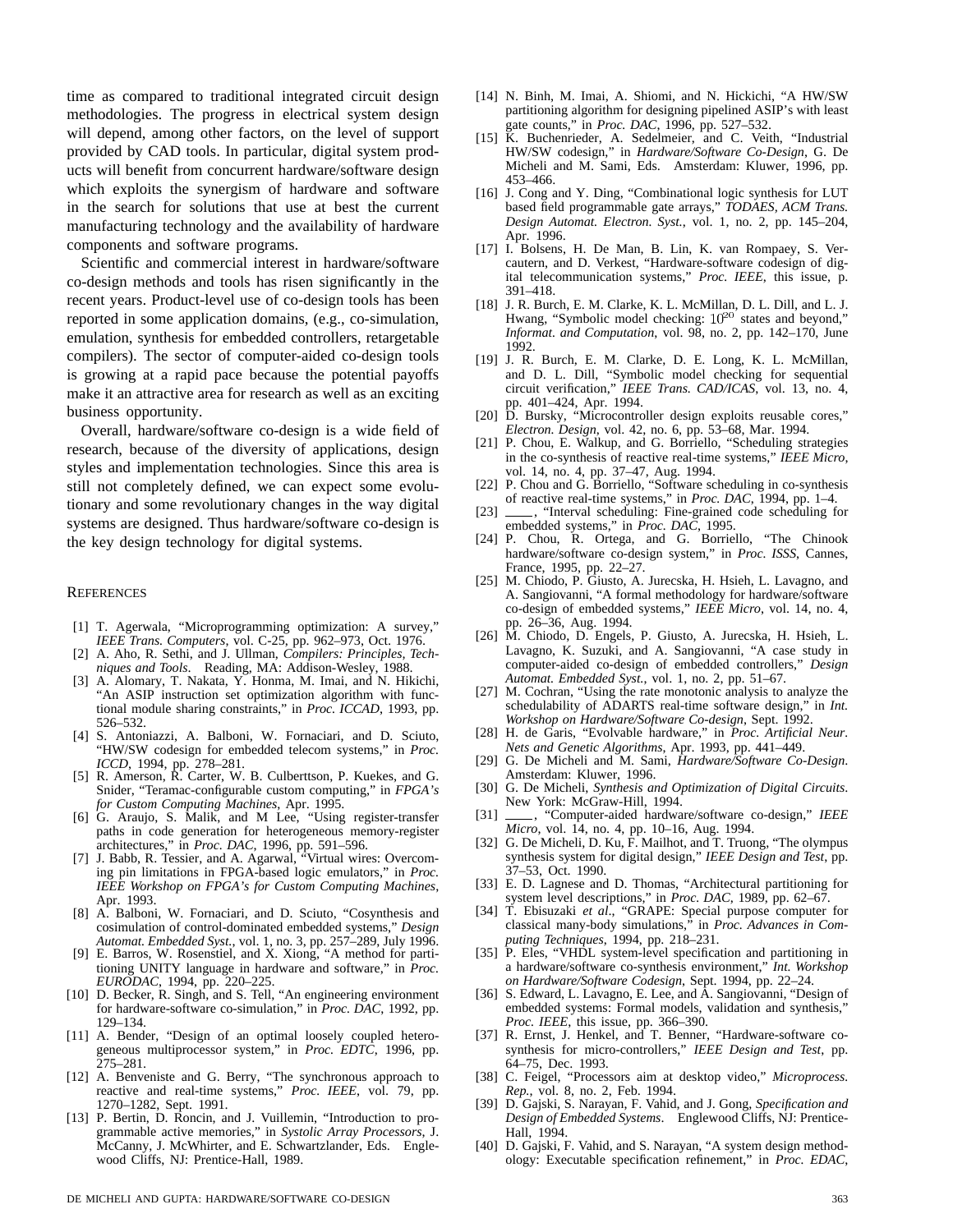1994, pp. 458–463.

- [41] M. Garey and D. Johnson, *Computers and Intractability*. New York: Freeman, 1979.
- [42] C. Gebotys and M. Elmasry, *Optimal VLSI Architectural Synthesis*. Amsterdam: Kluwer, 1992.
- [43] G. Goossens, P. G. Paulin, J. Van Praet, D. Lanneer, W. Guerts, A. Kifli, and C. Liem, "Embedded software in real-time signal processing systems: Design technologies," *Proc. IEEE*, this issue, pp. 436–454.
- [44] J. Green, E. Hamdy, and S. Beal, "Antifuse field programmable gate arrays," *Proc. IEEE*, vol. 81, pp. 1041–1056, July 1993.
- [45] R. Gupta, *Co-Synthesis of Hardware and Software for Digital Embedded Systems*. Amsterdam: Kluwer, 1995.
- [46] R. Gupta, C. Coelho, and G. De Micheli, "Synthesis and simulation of digital systems containing interacting hardware and software components," in *Proc. DAC*, 1992, pp. 225–230.
- [47] R. Gupta and G. De Micheli, "System co-synthesis for digital systems," *IEEE Design and Test*, vol. 10, no. 3, pp. 29–41, Sept. 1993.
- [48]  $\_\_\_\$ , "A co-synthesis approach to embedded system design automation," *Design Automat. for Embedded Syst.*, vol. 1, nos. 1–2, pp. 69–120, Jan. 1996.
- [49] R. Gupta, C. Coelho, and G. De Micheli, "Program implementation schemes for hardware-software systems," *IEEE Computer*, pp. 48–55, Jan. 1994.
- [50] L. Hafer and A. Parker, "Automated synthesis of digital hardware," *IEEE Trans. Computers*, vol. C-31, no. 2, Feb. 1982.
- [51] D. Harel, A. Pneuli, J. Schmidt, and R. Sherman, "Statecharts: A visual formalism for complex systems," *Sci. Computer Programming*, no. 8, pp. 231–274, 1987.
- [52] J. Hennessy and D. Patterson, *Computer Architecture: A Quantitative Approach*. San Francisco: Morgan Kaufmann, 1990.
- [53] M. Heinrich, D. Ofelt, M. A. Horowitz, and J. Hennessy, "Hardware/software co-design of the stanford FLASH multiprocessor," *Proc. IEEE*, this issue, p. 455–466.
- [54] M. Horowitz and K. Keutzer, "Hardware-software co-design," in *Proc. SASIMI*, Nara, 1993, pp. 5–14.
- [55] B. Holmer, "A tools for processor instruction set design," in *Proc. DAC*, 1994, pp. 150–155.
- [56] X. Hu, J. D'Ambrosio, and D.-L. Tang, "Codesign architectures for automotive powertrain modules," *IEEE Micro*, vol. 14, no. 4, pp. 17–25, Aug. 1994.
- [57] I. Huang and A. Despain, "High-level synthesis of pipelined instruction set processors and back-end compilers," in *Proc. DAC*, 1992, pp. 135–140.
- [58]  $\_\_\_\$ , "Hardware/software resolution of pipeline hazards in pipeline synthesis of instruction set processors," in *Proc. IC-CAD*, 1993, pp. 594–599.
- [59]  $\_\_\_\$ , "Synthesis of instruction sets for pipelined microprocessors," in *Proc. DAC*, 1994, pp. 5–11.
- [60] T.-Y. Huang, "Worst-case timing analysis of concurrently executing DMA I/O and programs," Ph.D. dissertation, Univ. Illinois, Dept. Computer Sci., Sept. 1996.
- [61] T. Ismail and A. Jerraya, "Synthesis steps and design models for codesign," *IEEE Computer*, no. 2, pp. 44–52, Feb. 1995.
- [62] T. Ismail, K. O'Brien, and A. Jerraya, "Interactive systemlevel partitioning with PARTIF," in *Proc. EDAC*, Feb. 1994, pp. 464–468.
- [63] A. Jantasch, P. Ellervee, J. Öberg, A. Hemani, and H. Tenhunen, "Hardware/software partitioning and minimizing memory interface traffic," in *Proc. EURODAC*, 1994, pp. 226–231.
- [64] A. Kalavade and E. Lee, "A hardware-software co-design methodology for DSP applications," *IEEE Design and Test*, vol. 10, no. 3, pp. 16–28, Sept. 1993.
- [65]  $\_\_\_\$ , "A global criticality/local phase driven algorithm for the constrained hardware/software partitioning problem," in *3rd Int. Workshop on Hardware/Software Codesign*, Sept. 1994, pp. 42–48.
- [66] D. Knapp, *Behavioral Synthesis*. Englewood Cliffs, NJ: Prentice-Hall, 1996.
- [67] D. Ku and G. De Micheli, "Relative scheduling under timing constraints: Algorithms for high-level synthesis of digital circuits," *IEEE Trans. CAD/ICAS*, June 1992, pp. 696–718.
- [68] K. Kucukcakar and A. Parker, "CHOP: A constraint-driven system-level partitioner," in *Proc. DAC*, 1991, pp. 514–519.
- [69] D. Lanneer, J. Van Praet, A. Kifli, K. Schoofs, W. Guerts, F. Thoen, and G. Goossens, "CHESS: Retargetable code generation for embedded DSP processors," in *Code Generators for*

*Embedded Processors*, P. Marwedel and G. Goossens, Eds. Amsterdam: Kluwer, 1995.

- [70] T. Ly, D. Knapp, R. Miller, and D. MacMillen, "Scheduling withing behavioral templates," in *Proc. DAC*, 1995, pp. 101–106.
- [71] S. Liao, K. Keutzer, S. Tjiang, and A. Wang, "Code optimization techniques for embedded DSP microprocessors," in *DAC Proc. Design Automat. Conf.*, 1995, pp. 599–604.
- [72] Y.-T. Li and S. Malik, "Performance analysis of embedded software using implicit path enumeration," in *Proc. DAC*, 1995, pp. 456–461.
- [73] Y.-T. Li, S. Malik, and A. Wolfe, "Performance estimation of embedded software with instruction cache modeling," in *Proc. ICCAD*, Nov. 1995, pp. 380–387.
- [74] S. Liao, K. Keutzer, K. Keutzer, and S. Tjiang, "Instruction set selection using binate covering for code size optimization," in *Proc. ICCAD*, 1995, pp. 393–399.
- [75] C. Liem, T. May, and P. Paulin, "Instruction-set matching and selection for DSP and ASIP code generation," in *Proc. Europe. Design and Test Conf.*, 1994, pp. 31–37.
- [76] C. L. Liu and J. Layland, "Scheduling algorithms for multiprogramming in a hard-real-time environment," *J. ACM*, vol. 20, pp. 44–61, Jan. 1973.
- [77] J. Madsen and J. P. Brage, "Codesign analysis of a computer graphics application," *Design Automat. for Embedded Syst.*, vol. 1, pp. 121–145, 1996.
- [78] D. Mange, M. Goeke, D. Madon, A. Stauffer, G. Tempesti, and S. Durand, "Embryonics: A new family of coarse-grained FPGA's with self-repair and self-reproducing properties," in *Toward Evolvable Hardware*, E. Sanchez and M. Tomassini, Eds. Amsterdam: Springer, 1996.
- [79] P. Marwedel and G. Goossens, Eds., *Code Generators for Embedded Processors*. Amsterdam: Kluwer, 1995.
- [80] P. Marwedel, "Tree-based mapping of algorithms to predefined structures," in *Proc. ICCAD*, 1993, pp. 586–593.
- [81] L. Maliniak, "Logic emulator meets the demands of CPU designers," *Electron. Design*, Apr. 1993.
- [82] A. Mok, P. Amerasinghe, M. Chen, and K. Tantisirivat, "Evaluating tight execution bounds of programs by annotations," in *Proc. 6th IEEE Workshop on Real-Time Operating Syst. and Software*, May 1989, pp. 272–279.
- [83] S. Narayan, F. Vahid, and D. Gajski, "Translating system specifications to VHDL," in *Proc. EDAC*, 1991, pp. 390–394.
- [84] R. Niemann and P. Marwedel, "Hardware/software partitioning using integer programming," in *Proc. EDTC*, 1996, pp. 473–479.
- [85] S. Note, F. Chattoor, G. Goossens, and H. De Man, "Combined hardware selection and pipelining in high-level performance data-path design," *IEEE Trans. CAD/ICAS*, pp. 413–423, Apr. 1992.
- [86] K. Olukotun, R. Helahel, J. Levitt, and R. Ramirez, "A software/hardware co-synthesis approach to digital system simulation," *IEEE Micro.*, vol. 14, no. 4, pp. 48–58, Aug. 1994.
- [87] C.-Y. Park, "Predicting program execution times by analyzing static and dynamic program paths," *J. Real-Time Syst.*, vol. 5, pp. 31–62, Mar. 1993.
- [88] P. Paulin, G. Goossens, C. Liem, M. Cornero, and F. Nacabal, "Embedded software in real-time signal processing systems: Applications and architecture trends," *Proc. IEEE*, this issue, pp. 419–435.
- [89] P. Paulin, C. Liem, T. May, and S. Sutarwala, "Flexware: A flexible firmware development environment for embedded systems," in *Code Generators for Embedded Processors*, P. Marwedel and G. Goossens, Eds. Amsterdam: Kluwer, 1995.
- [90] \_\_\_\_\_, "DSP design tool requirements for embedded systems: A telecommunications industrial perspective," *J. VLSI Signal Process.*, no. 9, pp. 23–47, 1995.
- [91] D. Perry, *VHDL*. New York: McGraw-Hill, 1991.
- [92] J. Peterson and A. Silbershatz, *Operating Systems Principles*. Reading, MA: Addison-Wesley.
- [93] P. Puschner and C. Koza, "Calculating the maximum execution time of real-time programs," *J. Real-Time Syst.*, vol. 1, pp. 159–176, Sept. 1989.
- [94] J. Rowson, "Hardware-software co-simulation," in *Proc. Design Automat. Conf.*, 1994, pp. 439–440.
- [95] J. Rozenblit and K. Buchenrieder, *Codesign: Computer-Aided Software/Hardware Engineering*. Piscataway, NJ: IEEE, 1995.
- [96] M. Salinas, B. Johnson, and H. Aylor, "Implementationindependent model of an instruction set architecture in VHDL,"